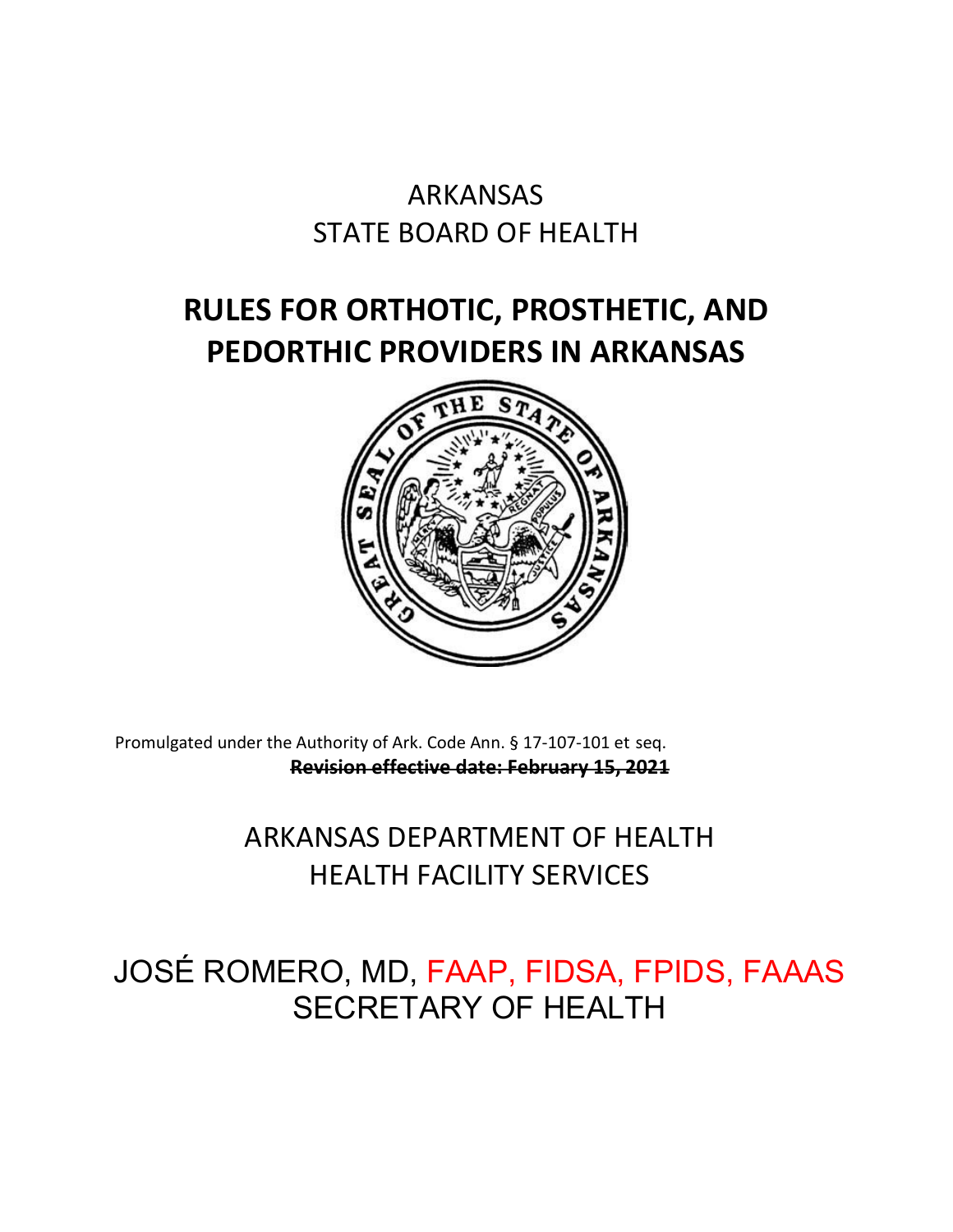### RULES FOR ORTHOTIC, PROSTHETIC, AND PEDORTHIC PROVIDERS IN ARKANSAS 2021

### **Table of Contents**

| Section 1: |                                                                               |  |
|------------|-------------------------------------------------------------------------------|--|
| Section 2: |                                                                               |  |
| Section 3  |                                                                               |  |
| Section 4  | Restrictions on the Practice of Orthotists, Prosthetists, and Pedorthists 4.1 |  |
| Section 5  |                                                                               |  |
| Section 6  |                                                                               |  |
| Section 7  |                                                                               |  |
| Section 8  |                                                                               |  |
| Section 9  |                                                                               |  |
| Section 10 |                                                                               |  |
| Section 11 |                                                                               |  |
| Section 12 |                                                                               |  |
| Section 13 |                                                                               |  |
| Section 14 |                                                                               |  |
| Section 15 |                                                                               |  |
|            |                                                                               |  |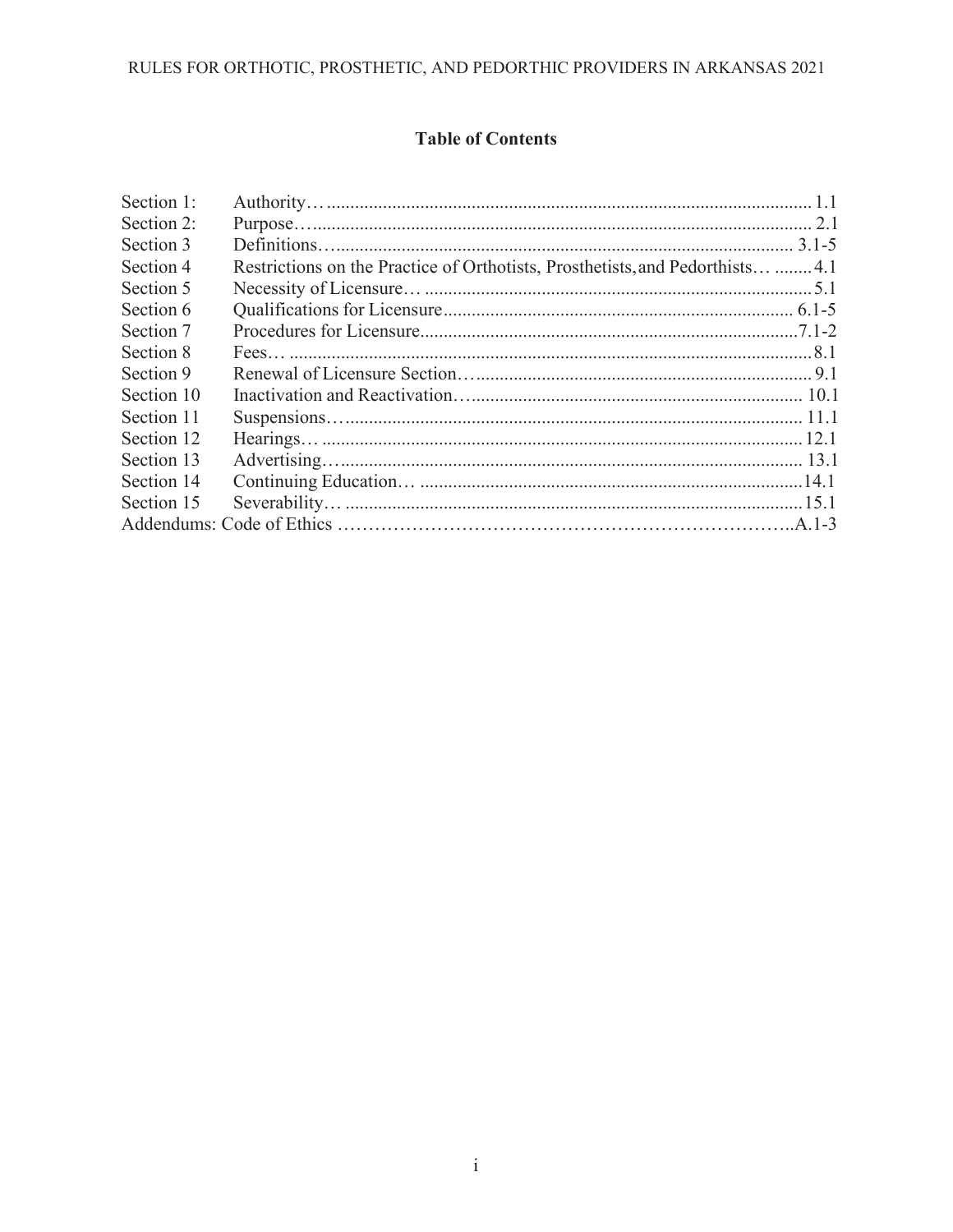## <span id="page-2-0"></span>**SECTION 1: AUTHORITY.**

These Rules are promulgated under the authority of the Arkansas Orthotics, Prosthetics and Pedorthics Practice Act of 2007, Ark. Code Ann. § 17-107-101 et seq., as amended.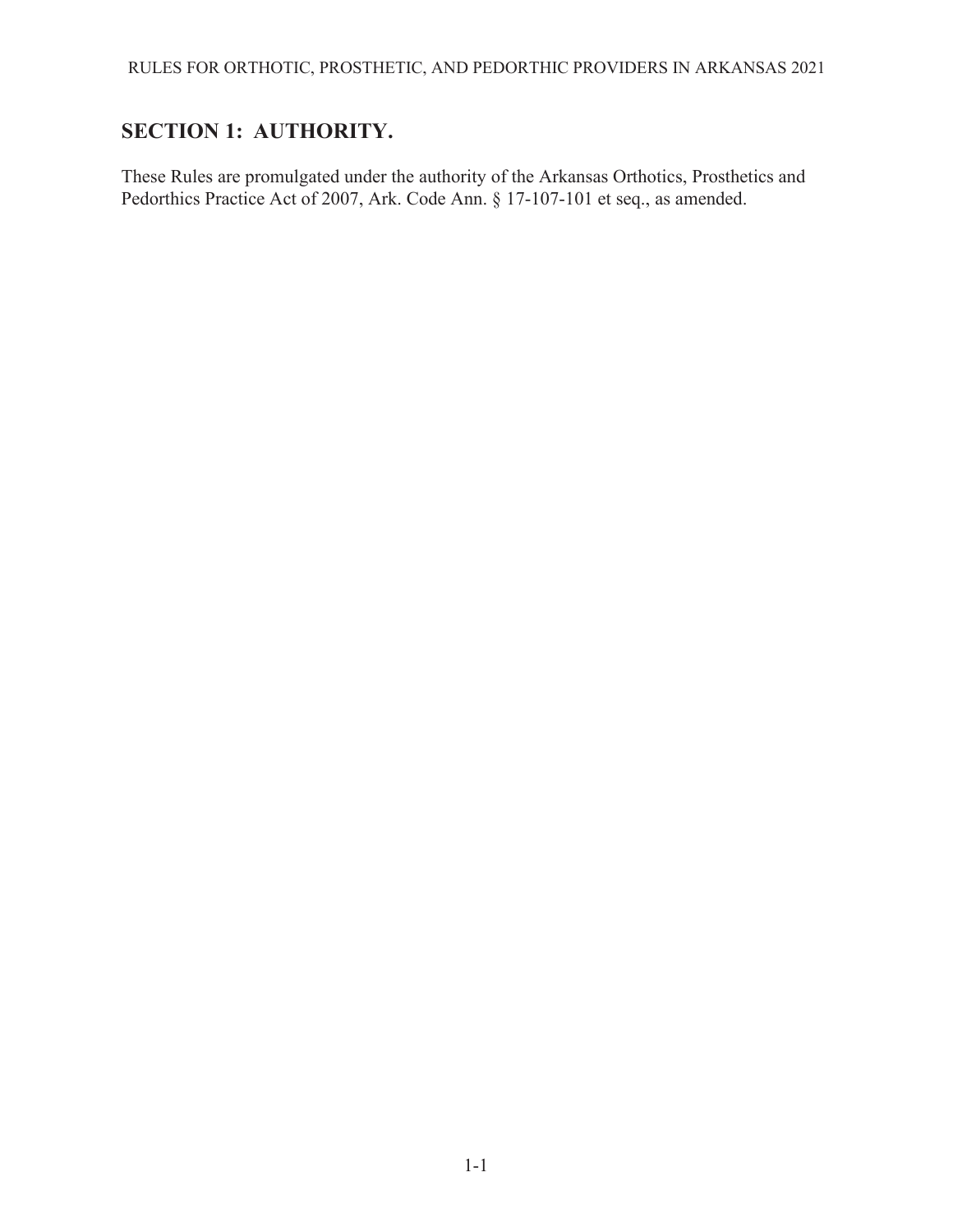### <span id="page-3-0"></span>**SECTION 2: PURPOSE**

In addition to the purposes provided by the Act, these Rules are promulgated to protect the health and safety of individuals receiving orthotic, prosthetic, or pedorthic services in Arkansas.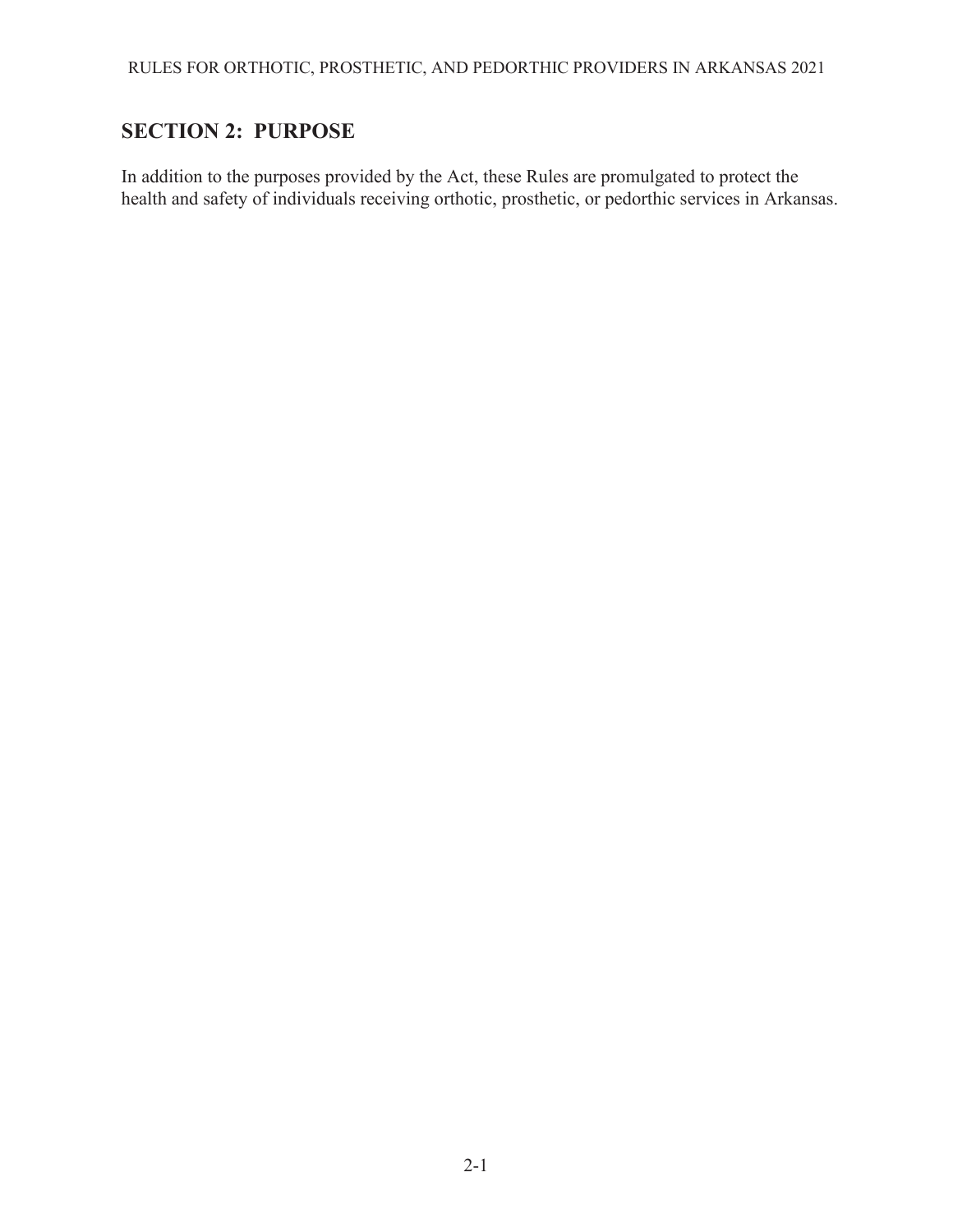### <span id="page-4-0"></span>**SECTION 3: DEFINITIONS**

- A. **Act** means the Arkansas Orthotics, Prosthetics and Pedorthics Practice Act of 2007,as may be amended, and codified at Ark. Code Ann. § 17-107-101 etseq.
- B. **Advisory Board** or **board** means the Arkansas Orthotics, Prosthetics and Pedorthics Advisory Board.
- B.C. Automatic Licensure means granting the occupational licensure without an individual having met occupational licensure requirements provided under the Arkansas Code or by other provisions in these Rules.
- C.D. **Board for Certification in Pedorthics** has merged and is now known as the American Board for Certification in Orthotics, Prosthetics, and Pedorthics,Inc.
- D.E. **Automatic Licensure** means granting the occupational licensure without an individual having met occupational licensure requirements provided by the rules of the occupational licensing entity.
- E.F. **Board of Health** means the Arkansas State Board ofHealth.
- F.G. **Department** means the Arkansas Department of Health.
- G.H. **Custom Fabricated and Fitted Devices**.
	- 1. Custom fabricated and fitted device means an orthosis, prosthesis, orpedorthic device which is fabricated to original measurements or a mold for use by a patient in accordance with a prescription from a health care practitioner authorized by law to write such prescriptions and which requires substantial clinical and technical judgment in its design and fitting.
	- 2. Custom fitted device means a prefabricated orthosis, prosthesis, or pedorthic device sized or modified for use by the patient in accordance with aprescription from a health care practitioner authorized by law to write such prescriptionsand which requires substantial clinical judgment and substantive alteration for appropriate use.
	- 3. Custom fabricated devices and custom fabricated and fitted devicesmust be dispensed by a licensed health care practitioner or by a person licensed under these rules in accordance with a prescription from a licensed health care practitioner.
- H.I. **Off-the-shelf device** means a prefabricated prosthesis or orthosis sized or modified for use by the patient in accordance with a prescription from a health care practitioner authorized by law to write such prescriptions and which does notrequire substantial clinical judgment and substantive alteration for appropriateuse.
	- 1. The sale of over-the-counter and off-the-shelf devices bynon-licensed persons is not prohibited by these rules.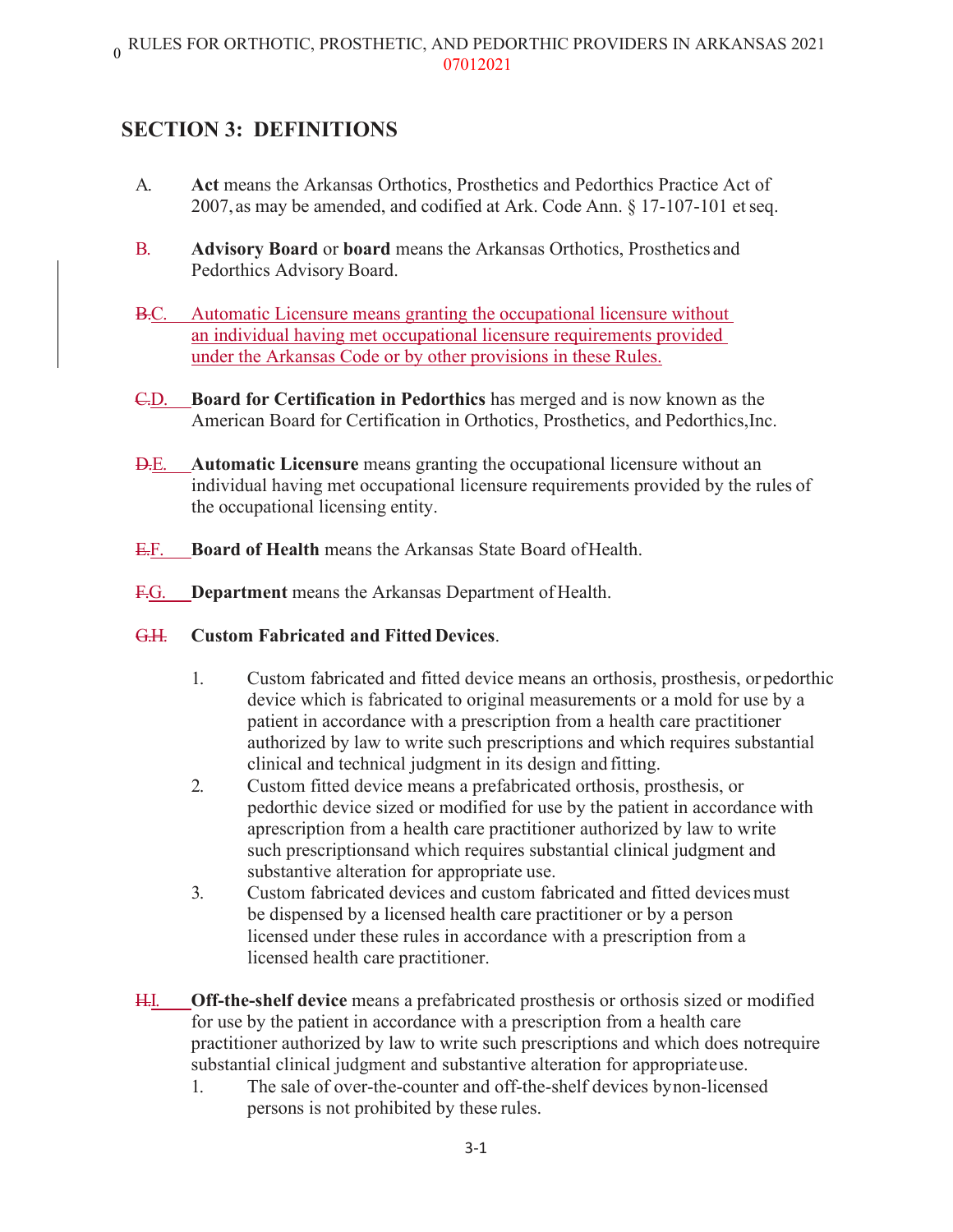### 1.J. **Orthosis** means an external device that is:

- 2.1. Intended to restore physiological function or cosmesis to a patient;and
- 3.2. Custom-designed, fabricated, assembled, fitted, or adjusted for thepatient using the device prior to or concurrent with the delivery of the device to the patient.
- 4.3. Orthosis does not include a cane, crutch, corset, dental appliance, elastic hose, elastic support, fabric support, generic arch support, lowtemperature plastic splint, soft cervical collar, truss, or other similar device that:
	- a) Is carried in stock and sold without therapeutic modification by a corset shop, department store, drug store, surgical supply facility, or similar retail entity;and
	- b) Has no significant impact on the neuromuscular, musculoskeletal, or neuromusculoskeletal functions of the body.
- K. **Orthotics** means the science and practice of providing or managing the provision of an orthosis based on clinical assessment, technical judgment, and an order from a healthcare practitioner authorized by law to write an order for an orthosis.
- L. **Orthotic assistant** means an individual who is licensed under this chapter to assist an orthotist or an orthotist/prosthetist with patient care services and fabrication of orthoses or pedorthic devices under the supervision of an orthotist or an orthotist/prosthetist.
- M. **Orthotic education program** means a course of instruction inorthotics:
	- 1. Accredited by the Commission on Accreditation of Allied Health Education Programs; and
	- 2. Approved by the Advisory Board.
- N. **Orthotic resident** means an individual who has completed an orthotic education program and is continuing his or her clinical education in an orthotic residency program:
	- 1. Accredited by the National Commission on Orthotic and Prosthetic Education; and
	- 2. Approved by the Advisory Board.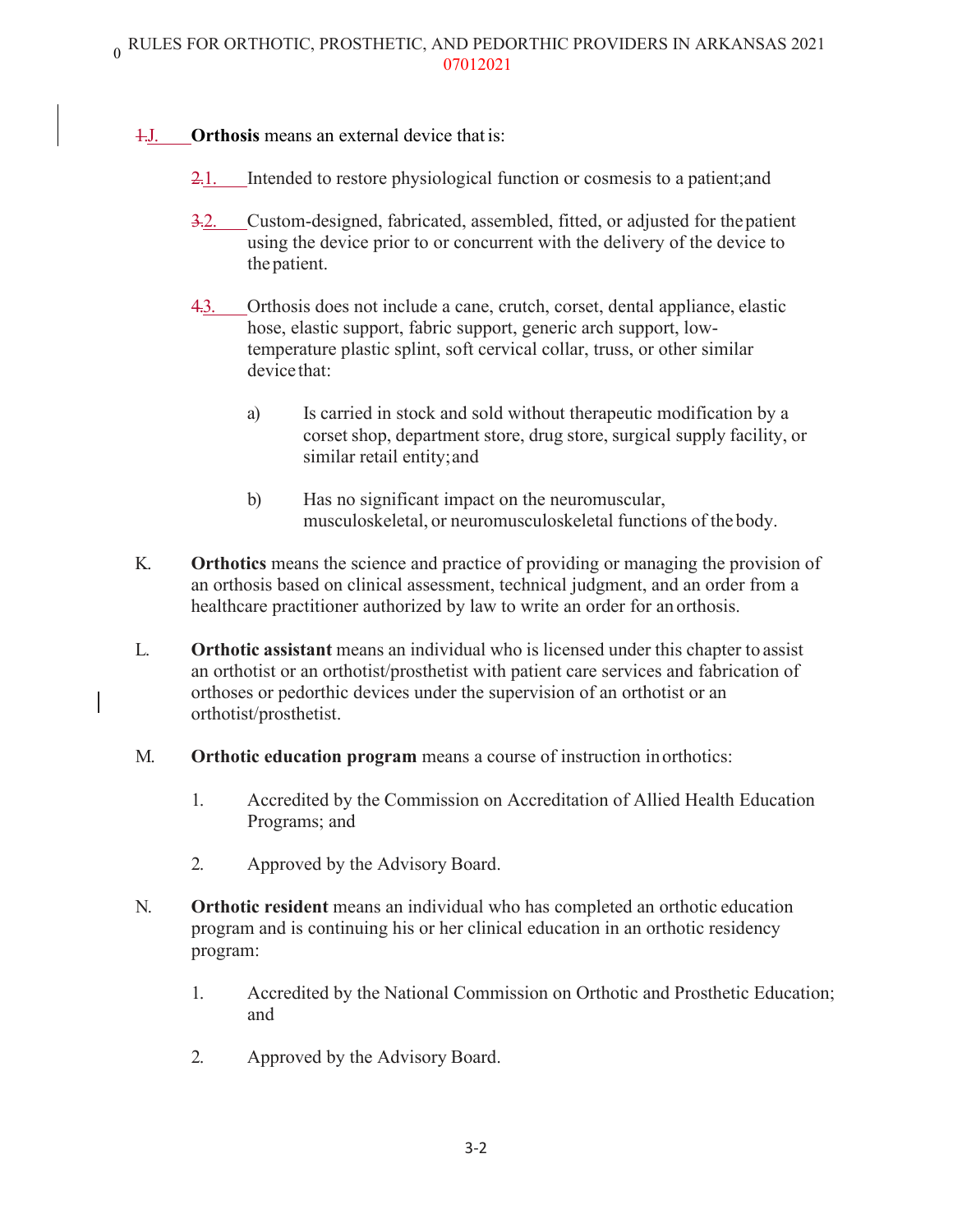# $_0$  RULES FOR ORTHOTIC, PROSTHETIC, AND PEDORTHIC PROVIDERS IN ARKANSAS 2021 07012021

- O. **Orthotic/prosthetic assistant** means an individual who is licensed under this chapter to assist both an orthotist and a prosthetist with patient care services and fabrication of prostheses, orthoses, or pedorthic devices under the supervision of an orthotist, an orthotist/prosthetist, or a prosthetist as appropriate.
- P. **Orthotist** means an individual who is licensed under this chapter to practice orthotics and pedorthics.
- Q. **Orthotist/prosthetist** means an individual who is licensed to practice orthotics, pedorthics, and prosthetics.
- R. **Over-the-Counter** means a prefabricated, mass-produced device that is prepackaged and requires no professional advice or judgment in either size selection or use, including fabric or elastic supports, corsets, generic arch supports and elastic hoses.
- S. **Pedorthic device** means therapeutic footwear, foot orthoses for use at the ankle or below, or footwear modified for therapeutic purposes as ordered by a licensed health care practitioner authorized by law to write an order for a pedorthic device. "Pedorthic device" does not include:
	- 1. Nontherapeutic accommodative inlays or nontherapeuticaccommodative footwear regardless of method of manufacture;
	- 2. Shoes modified or made for nontherapeutic purposes;
	- 3. Unmodified shoes; or
	- 4. Prefabricated foot care products;
- T. **Pedorthic education program** means a course of instruction in pedorthics:
	- 1. Accredited by the American Board for Certification in Orthotics, Prosthetics, and Pedorthics, Inc.; and
	- 2. Approved by the Advisory Board.
- U. **Pedorthics** means the science and practice of providing or managing the provision of a pedorthic device based on clinical assessment, technical judgment, and an order from a health care practitioner authorized by law to write an order for a pedorthic device;
- V. **Pedorthist** means an individual who is licensed under this chapter to practice pedorthics.
- W. **Prefabricated device** means a mass-produced device that: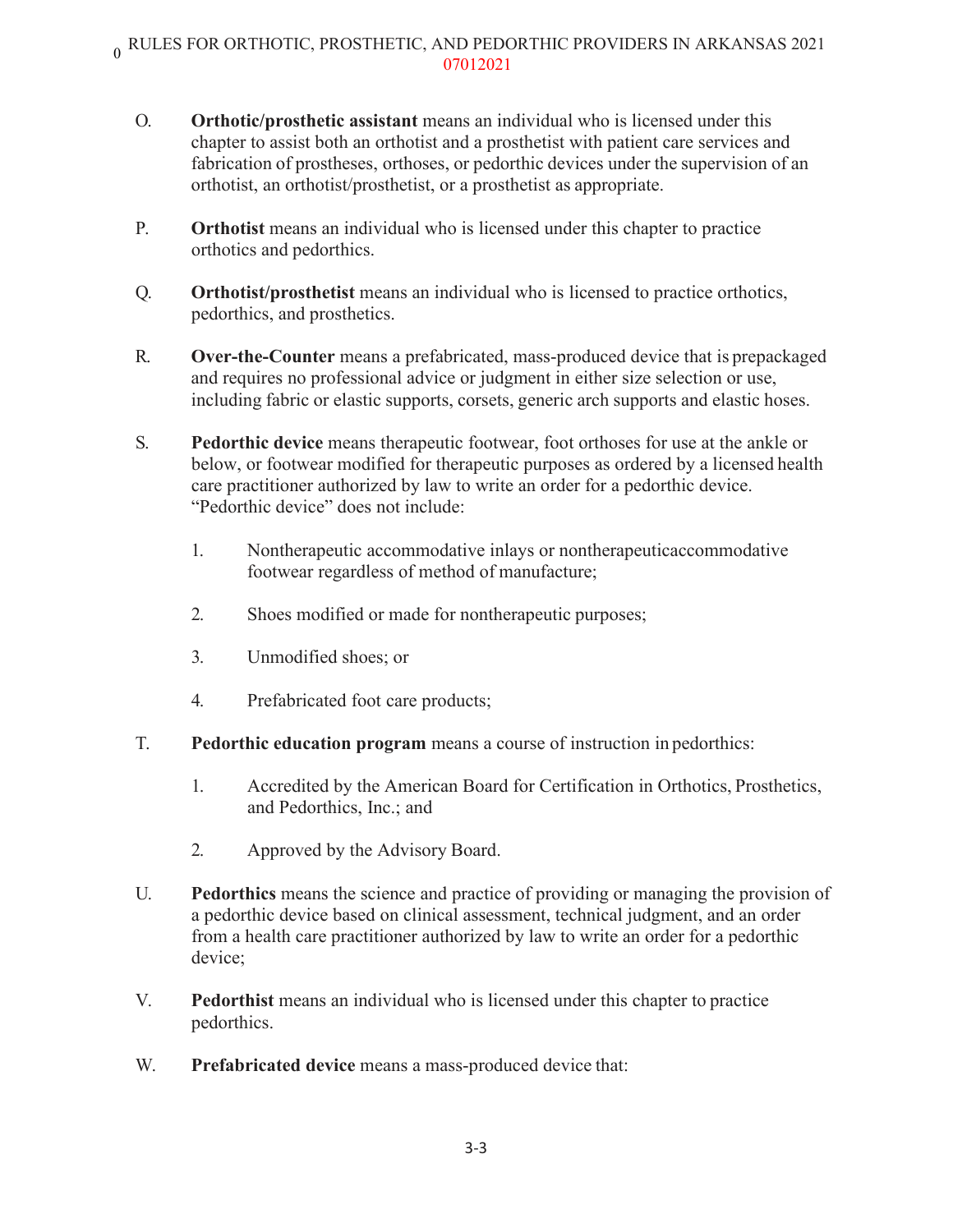# $_0$  RULES FOR ORTHOTIC, PROSTHETIC, AND PEDORTHIC PROVIDERS IN ARKANSAS 2021 07012021

- 1. Is prepackaged, carried in stock, and sold off the shelf or over the counter bya corset shop, department store, drug store, surgical supply facility, or similar retail entity; and
- 2. Does not require clinical assessment, technical judgment, or therapeutic modification for appropriate use by the customer.
- 3. "Prefabricated device" may include a cane, a crutch, a corset, an elastic hose, an elastic support, a fabric support, a generic arch support, a low-temperature plastic splint, a soft cervical collar, a truss, or other similar device.
- X. **Prosthesis** means an external device that is:
	- 1. Intended to replace an absent external body part for the purpose of restoring physiological function or cosmesis to a patient; and
	- 2. Custom-designed, fabricated, assembled, fitted, or adjusted for thepatient using the device prior to or concurrent with being delivered to the patient.
	- 3. "Prosthesis" does not include an artificial eye, an artificial ear, a dental appliance, a cosmetic device, such as artificial eyelashes or wigs, an artificial facial device, or other device that does not have a significant impact on the neuromuscular, musculoskeletal, or neuromusculoskeletal functions of the body.
- Y. **Prosthetic assistant** means an individual who is licensed under this chapter to assist a prosthetist or orthotist/prosthetist with patient care services and fabrication of prostheses under the supervision of a prosthetist or an orthotist/prosthetist.
- Z. **Prosthetic education program** means a course of instruction in prosthetics:
	- 1. Accredited by the Commission on Accreditation of Allied Health Education Programs; and
	- 2. Approved by the Advisory Board.
- AA. **Prosthetic resident** means an individual who has completed a prosthetic education program and is continuing his or her clinical education in a prosthetic residency program:
	- 1. Accredited by the National Commission on Orthotic and Prosthetic Education; and
	- 2. Approved by the Advisory Board.
- BB. **Prosthetics** means the science and practice of providing or managing theprovision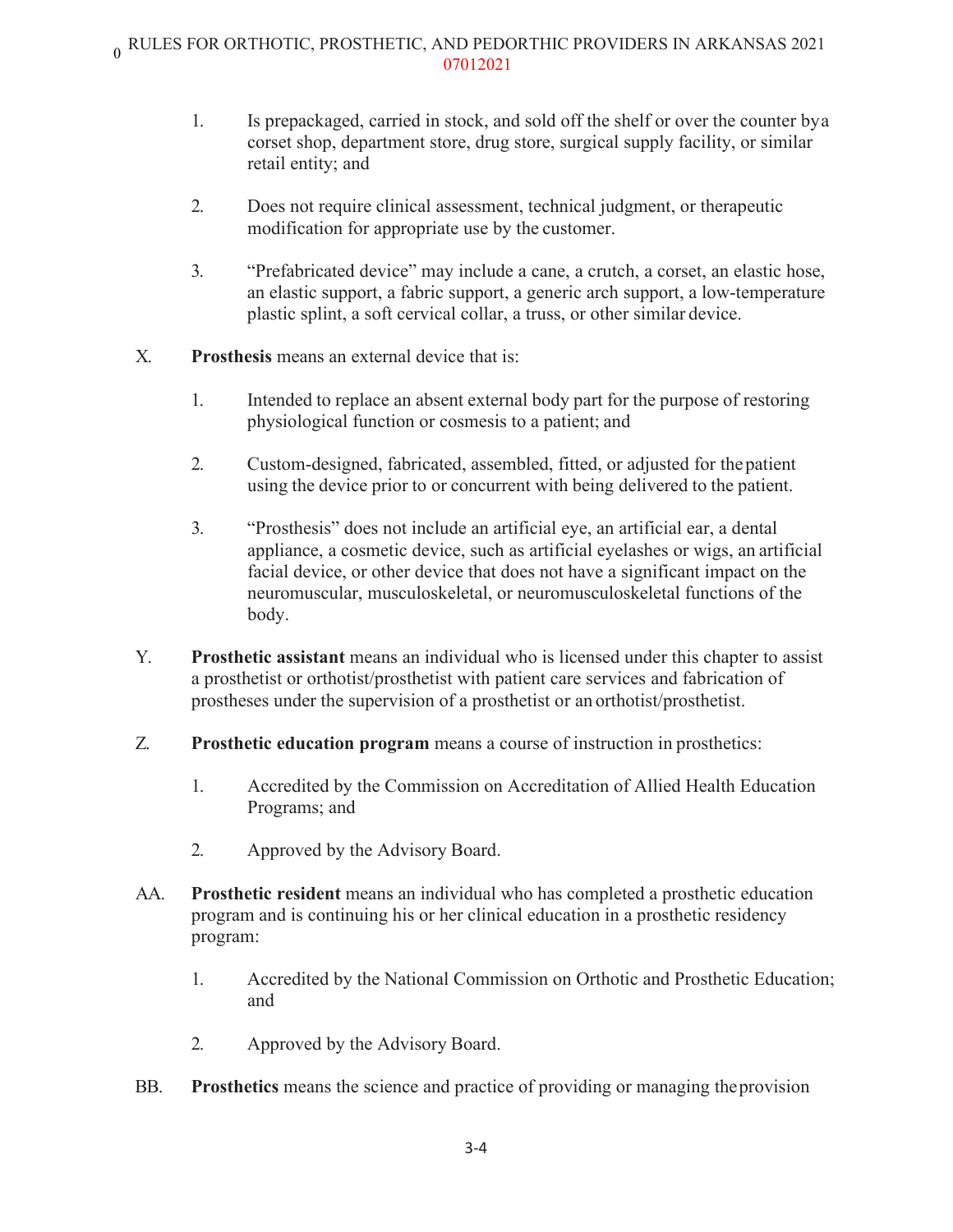of a prosthesis based on clinical assessment, technical judgment, and an order from a health care practitioner authorized to write an order for a prosthesis.

- CC. **Prosthetist** means an individual who is licensed under this chapter to practice prosthetics.
- DD. **Returning military veteran** means a former member of the United States Armed Forces who was discharged from active duty under circumstances other than dishonorable.
- EE. **Therapeutic Footwear.** The following actions with respect to therapeutic footwear and medical devices for the foot and ankle must be performed by a licensed health care practitioner who is acting within his or her lawful scope of practice:
	- 1. Modifications or additions to the interior or exterior of footwear for therapeutic purposes, including but not limited to heel lifts, outflare heels, Thomas heels, full sole lifts, wedged soles, rocker bottom soles, metatarsal bars, metatarsal raises or inserts that have fillers as part of their construction, toe fillers, and partial foot fillers;
	- 2. Permanent or temporary attachment of an orthosis to the footwear;
	- 3. Addition or modification of a removable or attached therapeutic foot device inside the shoe which was fabricated based on a cast, impression, mold,scan, imprint or tracing;
	- 4. Creation of an image of a person's foot or ankle through the use of a mold, cast, scanning device, digital appliance, tracing, pressure sensitive device or other similar device; and
	- •5. Analysis, evaluation, measurement, assessment, or screening of a foot for the purpose of making a therapeutic recommendation.
- FF. **Uniformed Service Member means an active or reserve component member of** the United States Air Force, United States Army, United States Coast Guard, United States Marine Corps, United States Navy, United States Space Force, or National Guard; an active component member of the National Oceanic and Atmospheric Administration Commissioned Officer Corps; or an active or reserve component member of the United States Commissioned Corps of the Public Health Service.

GG. **Uniformed Service Veteran** means a former member of the United States uniformed services discharged under conditions other than dishonorable.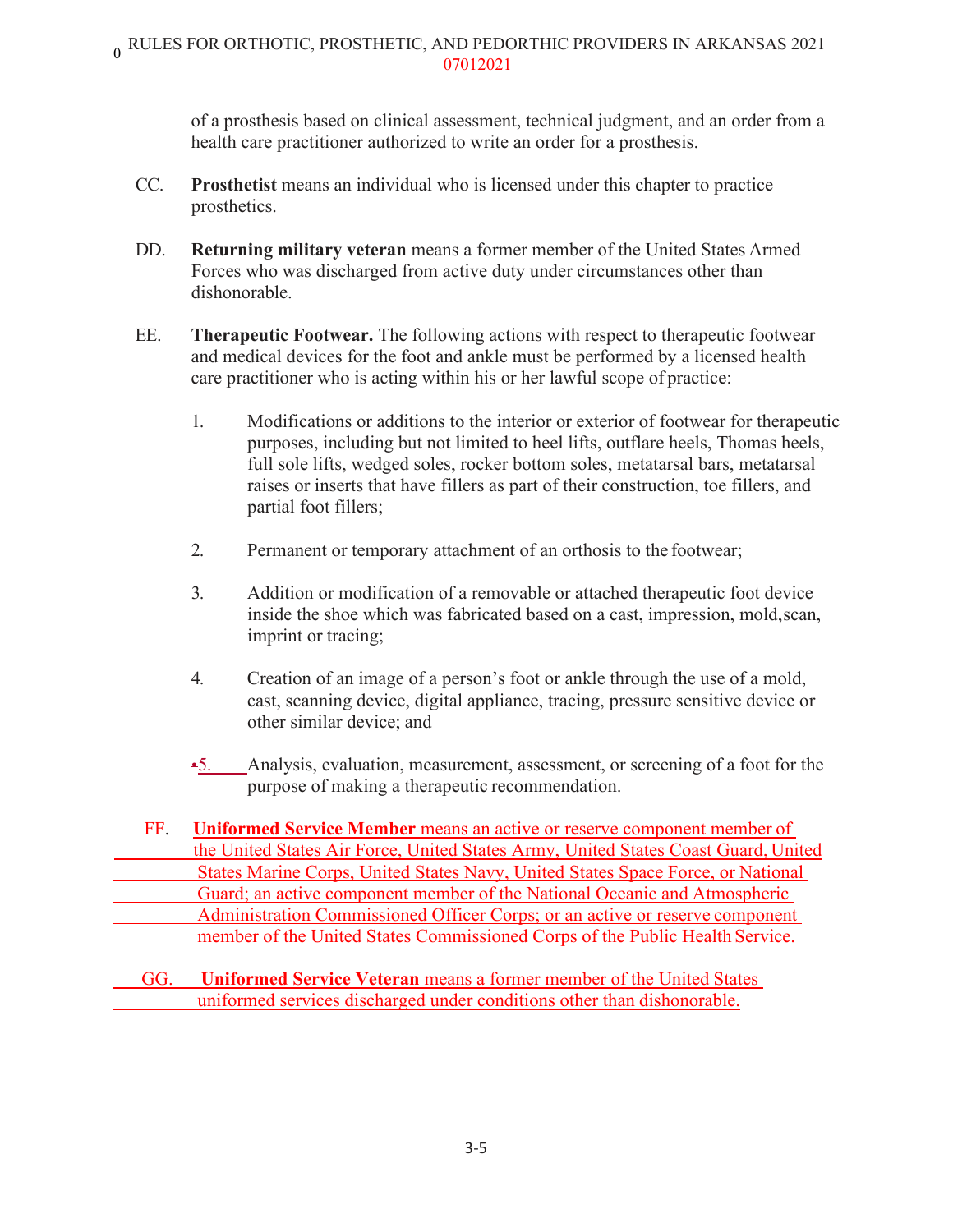### <span id="page-9-0"></span>**SECTION 4: RESTRICTIONS ON THE PRACTICE OF ORTHOTISTS, PROSTHETISTS, AND PEDORTHISTS**

- A. A licensed orthotist, prosthetist or pedorthist may provide care or services only if the care or services are provided pursuant to an order from a licensed health care practitioner authorized to issue such an order.
- B. A licensed orthotist, prosthetist, or pedorthist must provide services from a facility which has appropriate clinical and laboratory space and equipment to allow that licensee to provide orthotic, prosthetic, or pedorthic care.
- C. The scope of practice of a licensed orthotist, prosthetist, or pedorthist does not include the right to diagnose a medical problem or condition or the right to give medical advice as to the nature, cause, or treatment for the problem or condition for which the orthosis, prosthesis, or pedorthic device is being dispensed. However, the scope of practice of a licensed orthotist, prosthetist, or pedorthist does include the right to provide information or demonstration or training, regarding the proper use and care of the device and to make adjustments to the device as needed.
- D. Assistant orthotist/prosthetist must practice within a one (1) hour radius of the supervising practitioner.
- E. A licensed orthotist, prosthetist, or pedorthist may utilize one or more non-licensed persons to assist in the provision of services, but the non-licensed person shall be limited to the performance of minor repairs on devices which have been previously dispensed to a patient.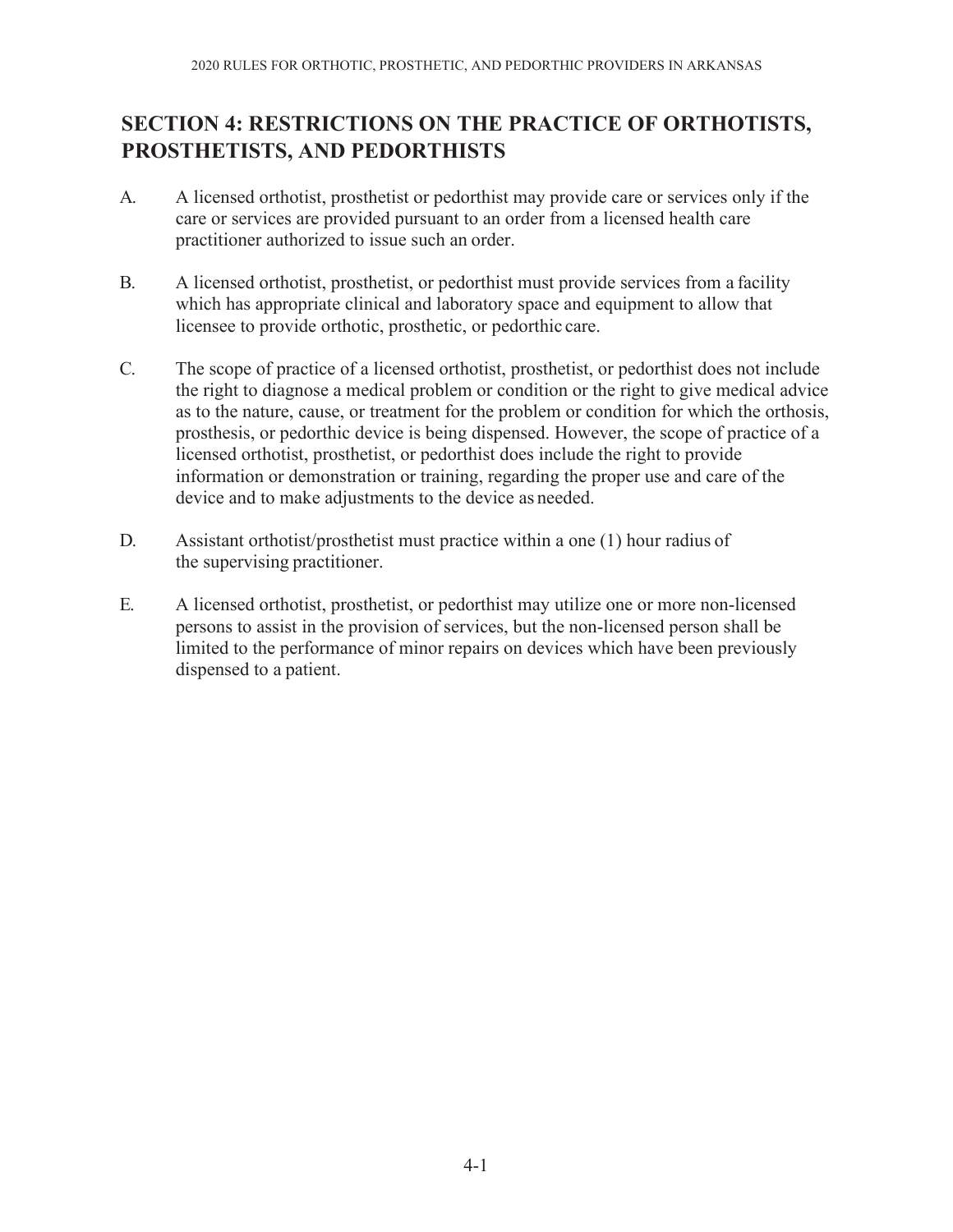### <span id="page-10-0"></span>**SECTION 5: NECESSITY OF LICENSURE**

Upon promulgation of these Rules, no person shall practice orthotics, prosthetics, or pedorthics in Arkansas, or hold himself or herself out as being able to practice such professions, or dispense an orthosis, prosthesis, or pedorthic device, unless such person is licensed in Arkansas.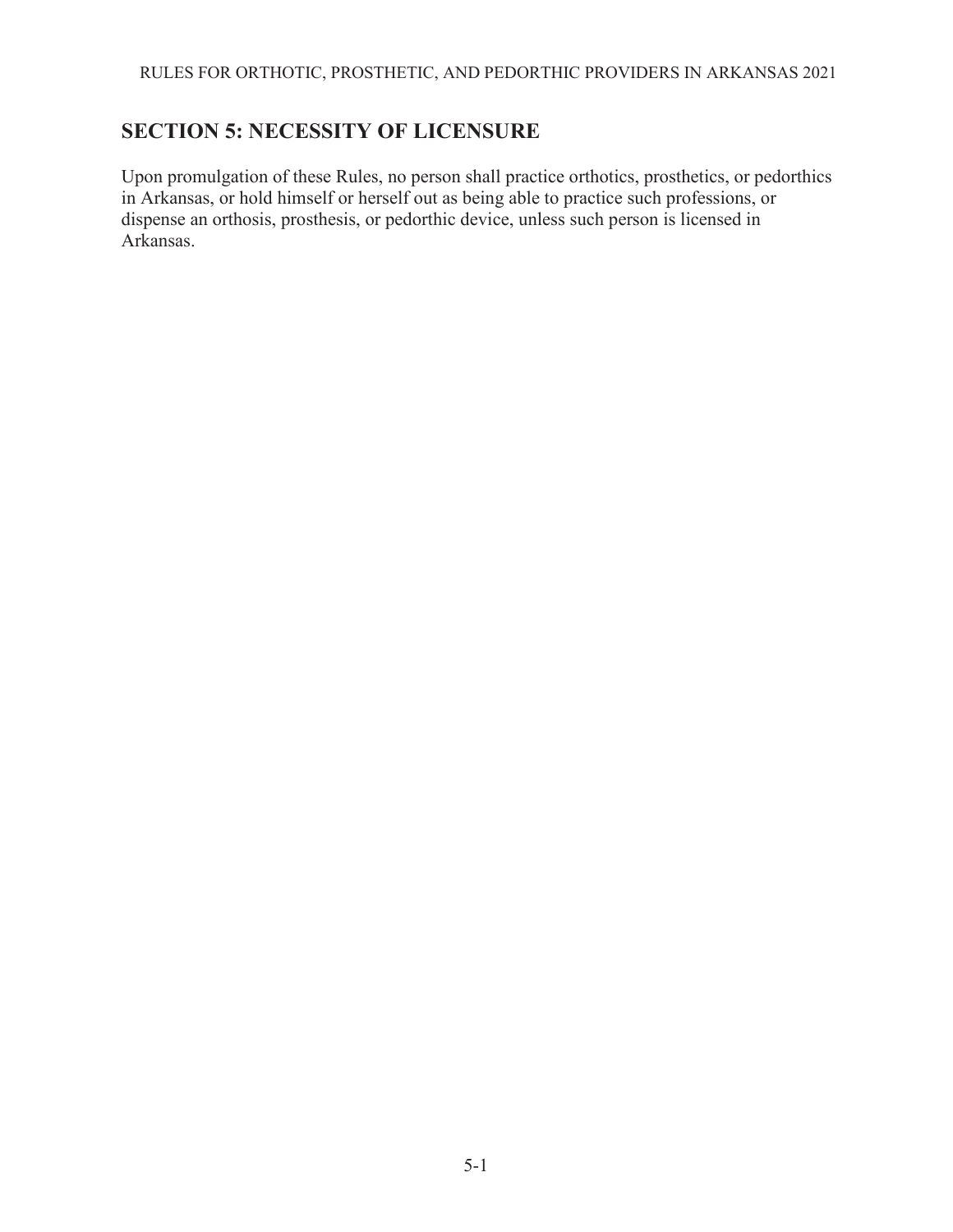### <span id="page-11-0"></span>**SECTION 6: QUALIFICATIONS FOR LICENSURE**

- A. Orthotist To qualify for a license to practice orthotics, a personshall:
	- 1. Complete an orthotics education program which is accredited by the Commission on Accreditation of Allied Health Education Programs or its successor organization;
	- 2. Possess a baccalaureate degree or have successfully completed thenumber of semester hours equivalent to four (4) years of study at a four-year college or university;
	- 3. Successfully complete a clinical NCOPE residency in orthotics;and
	- 4. Successfully complete one of the following national certification examinations:
		- a) American Board for Certification in Orthotics, Prosthetics,and Pedorthics, Inc. ("ABCOPP");
		- b) Board of Certification/Accreditation ("BOC"); or
		- c) equivalent as -determined by the AdvisoryBoard.
- B. Prosthetist To qualify for a license to practice prosthetics, a personshall:
	- 1. Complete a prosthetics education program which is accredited by the Commission on Accreditation of Allied Health Education Programs or its successor organization;
	- 2. Possess a baccalaureate degree or have successfully completed thenumber of semester hours equivalent to four (4) years of study at a four-year college or university;
	- 3. Successfully complete a clinical NCOPE residency in prosthetics;and
	- 4. Successfully complete one of the following national certification examinations:
		- a) ABCOPP;
		- b) BOC; or
		- c) equivalent as determined by the AdvisoryBoard.
- C. Pedorthist To qualify for a license to practice pedorthics a personshall:
	- 1. Possess a high school diploma or GED;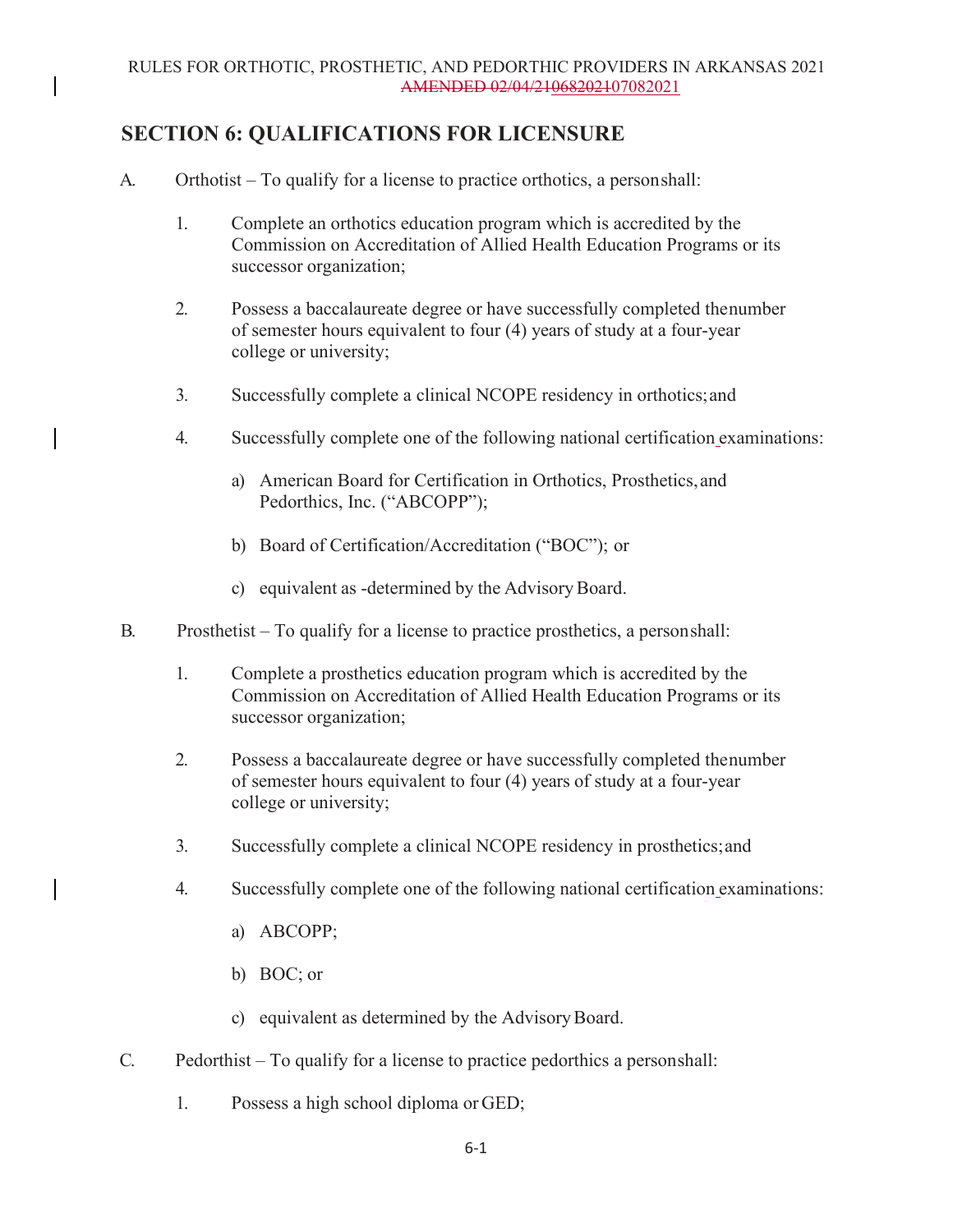#### RULES FOR ORTHOTIC, PROSTHETIC, AND PEDORTHIC PROVIDERS IN ARKANSAS 2021 AMENDED 02/04/21068202107082021

- 2. Possess the Certified Pedorthist credential from either ABCOPP or BOC; and
- 3. Successfully complete one of the following national certification examinations:
	- a) ABCOPP;
	- b) BOC**;** or
	- c) equivalent as determined by the AdvisoryBoard.
- D. Assistant An applicant for certification to practice as an orthotic assistant, prosthetic assistant, or orthotic/prosthetic assistant shall submit to the written evidence, verified by oath, that the applicant
	- 1. Possesses a high school diploma orGED;
	- 2. Has a minimum of three (3) years of experience in the field in which theperson is seeking licensure as an assistant; orand
	- 2.3. Two (2) years experience in the field in which the individual is seeking license as an assistant and has a minimum of three (3) semester hours of higher education in the subject of human anatomy and physiology and medical terminology and
	- 4. Has written documentation from a licensed prosthetist or a licensed orthotist that the applicant is qualified to perform as an assistant in the field in which the person is seeking licensure as the assistant; or-
	- 5. Has graduated from a master's level orthotics, prosthetic, or orthotic/prosthetic educational program approved by the National Commission on Orthotic and Prosthetic Education and is in a residency program.
	- 3.6. An orthotic assistant, an orthotic/prosthetic assistant, or a prosthetic assistant shall maintain certification until the completion of their residency program.
- E. Reciprocity. An applicant from another state or jurisdiction qualifies for a reciprocal license if:
	- 1. The applicant holds a substantially similar license in another United States jurisdiction. A license from another state is substantially similar to anArkansas license if the other state's licensure qualifications require:
		- a) Orthotists: items (1-4) in paragraph (A) above;
		- b) Prosthetists: items (1-4) in paragraph (B) above;
		- c) Pedorthists: items (1-3) in paragraph (C) above; and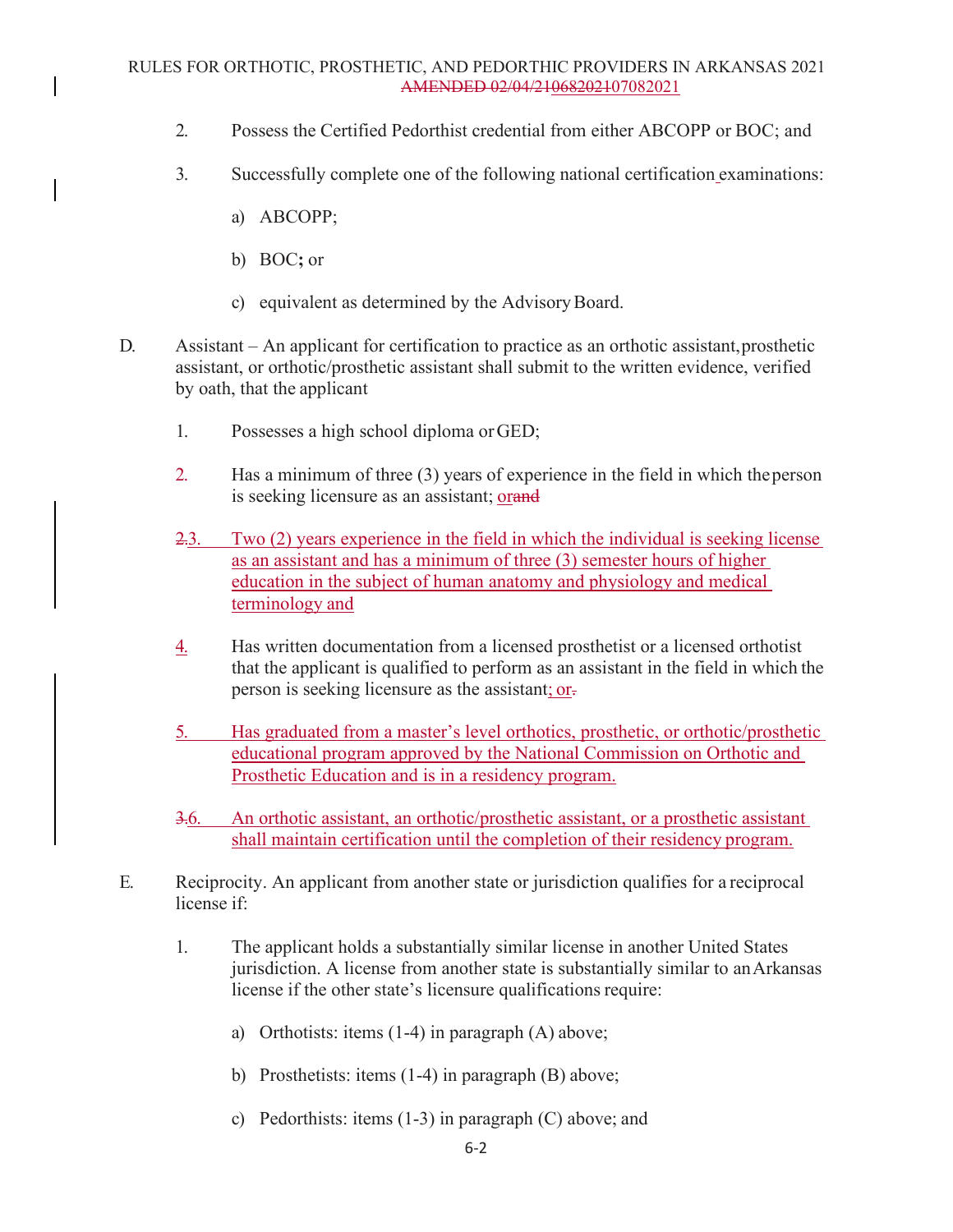- d) Prosthetic assistants: items (1-3) in paragraph (D) above;
- 2. The applicant holds his or her license in good standing;
- 3. The applicant has not had a license revoked for:
	- a) An act of bad faith; or
	- b) A violation of law, rule, or ethics; and
- 4. The applicant does not hold a suspended or probationary license in a United States jurisdiction;
- 5. The applicant is competent in orthotics; and
- 6. The applicant submits a fully executed application, fee, and the following documentation:
	- a) Evidence of current and active licensure in that state.
	- b) Evidence that the other state's qualifications match those in  $(E)(1)$ ;
	- c) The names of all states in which the applicant is currently licensed or has been previously licensed;
	- d) Letters of good standing or other information from each state in which the applicant is currently or has ever been licensed showing that the applicant has not had his license revoked for:
		- 1) An act of bad faith; or
		- 2) A violation of law, rule, or ethics.

### F. Military

### 1. This Rule applies to a:

- a) uniformed service member stationed in the State of Arkansas;
- b) uniformed service veteran who resides in or establishes residency in the State of Arkansas;
- c) The spouse of (a) or (b) including a:
	- 1) uniformed service member who is assigned a tour of duty that excludes the spouse from accompanying the uniformed service member and the spouse relocates to Arkansas;
	- 2) uniformed service member who is killed or succumbs to his or her injuries or illness in the line of duty if the spouse establishes residency in Arkansas.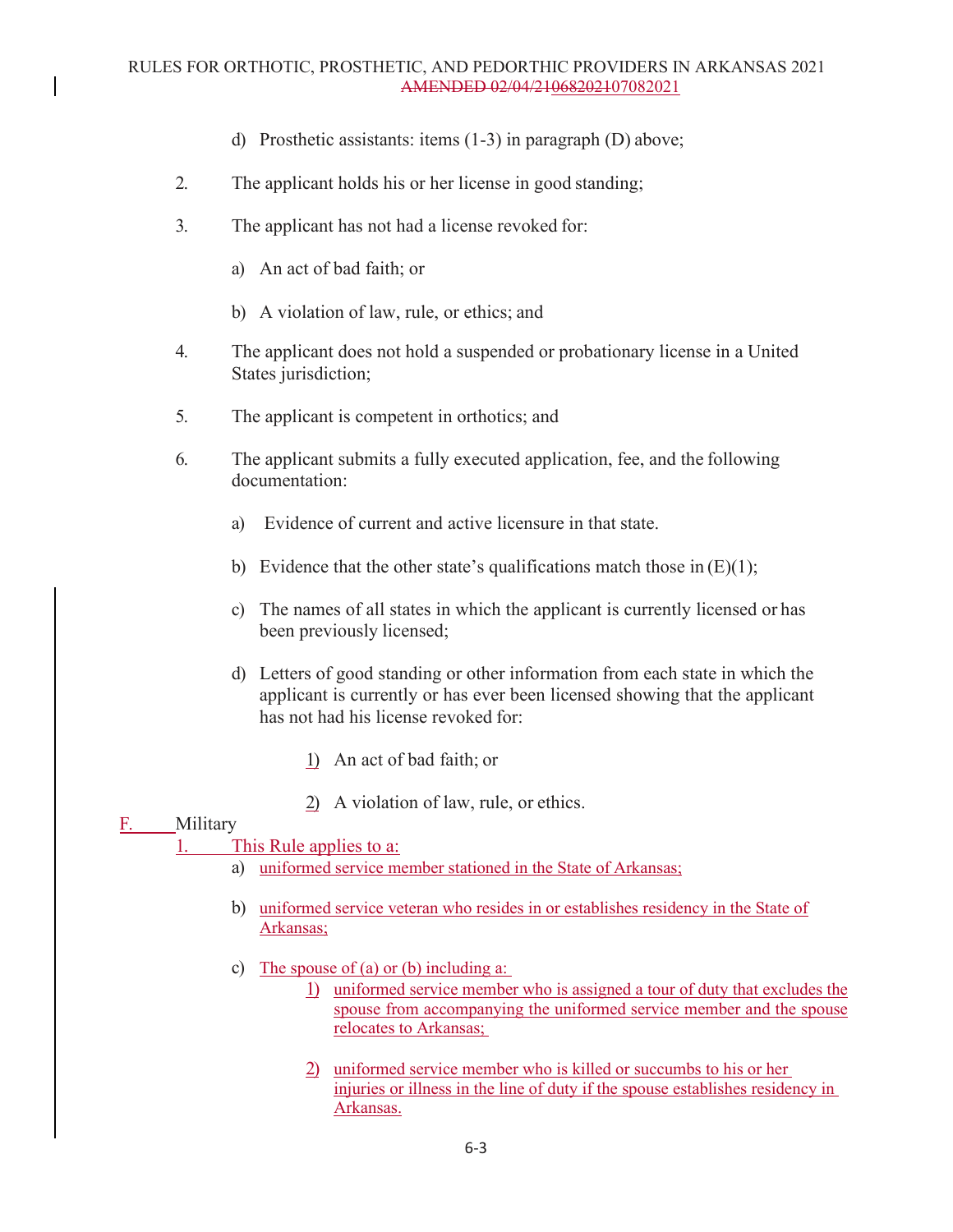#### RULES FOR ORTHOTIC, PROSTHETIC, AND PEDORTHIC PROVIDERS IN ARKANSAS 2021 AMENDED 02/04/21068202107082021

- 2. Automatic license may be granted to persons listed in Section F above if:
	- a) The person is a holder in good standing of occupational licensure with similar scope of practice issued by another state, territory, or district of the United States and:
	- b) The person pays the licensure fee in §17-107-204.
- 3. Credit toward initial licensure
	- a) Relevant and applicable uniformed service education, training, or service-issued credential shall be accepted toward initial licensure for a uniformed service member or a uniformed service veteran who makes an application within one (1) year of his or her discharge from uniformed service.
- 4. Expiration Dates and Continuing Education
	- **a)** A license expiration date shall be extended for a deployed uniformed service member or spouse for one hundred eighty (180) days following the date of the uniformed service member's return from deployment**.**
	- b) A uniformed service member or spouse shall be exempt from continuing education requirements in Section 14 of these Rules for one hundred eighty (180) days following the date of the uniformed service member's return from deployment.
	- F.c) Any uniformed service member or spouse exercising the exemption shall provide evidence of completion of continuing education before renewal or grant of a subsequent license.
- The following individuals are eligible for immediate licensing consideration based on military service or affiliation:
	- a) An active duty military service member stationed in the State of Arkansas;
	- b) A returning military veteran applying for licensure within one (1) year ofhis or her discharge from active duty; or
	- c) The spouse of a person under paragraphs  $(F)(1)(a)$  or  $(F)(1)(b)$  above.

### G. Apprenticeship

- 1. An applicant shall receive a Pedorthist, Orthotist Assistant, Prosthetist Assistant, or Orthotist/Prosthetist Assistant license if the meet the criteria set forth below:
- 2. As used in this Rule, "apprenticeship" means a program that meets the federal guidelines set out in 29 C.F.R. Part 29, as existing on March 1, 2021, and approved by the United States Office of Apprenticeship as meeting the requirements of an apprenticeship.
	- a) An applicant for licensure under this Rule shall provide satisfactory proof of completion of apprenticeship via official documentation from the apprenticeship program. This documentation may be in the form of a certificate, diploma, or similar official credential, or letter on official program letterhead.
	- b) An applicant for licensure under this Rule shall provide satisfactory documentation that the completed apprenticeship program meets the federal guidelines set out in 29 C.F.R. Part 29, as existing on March 1, 2021, and that the program has been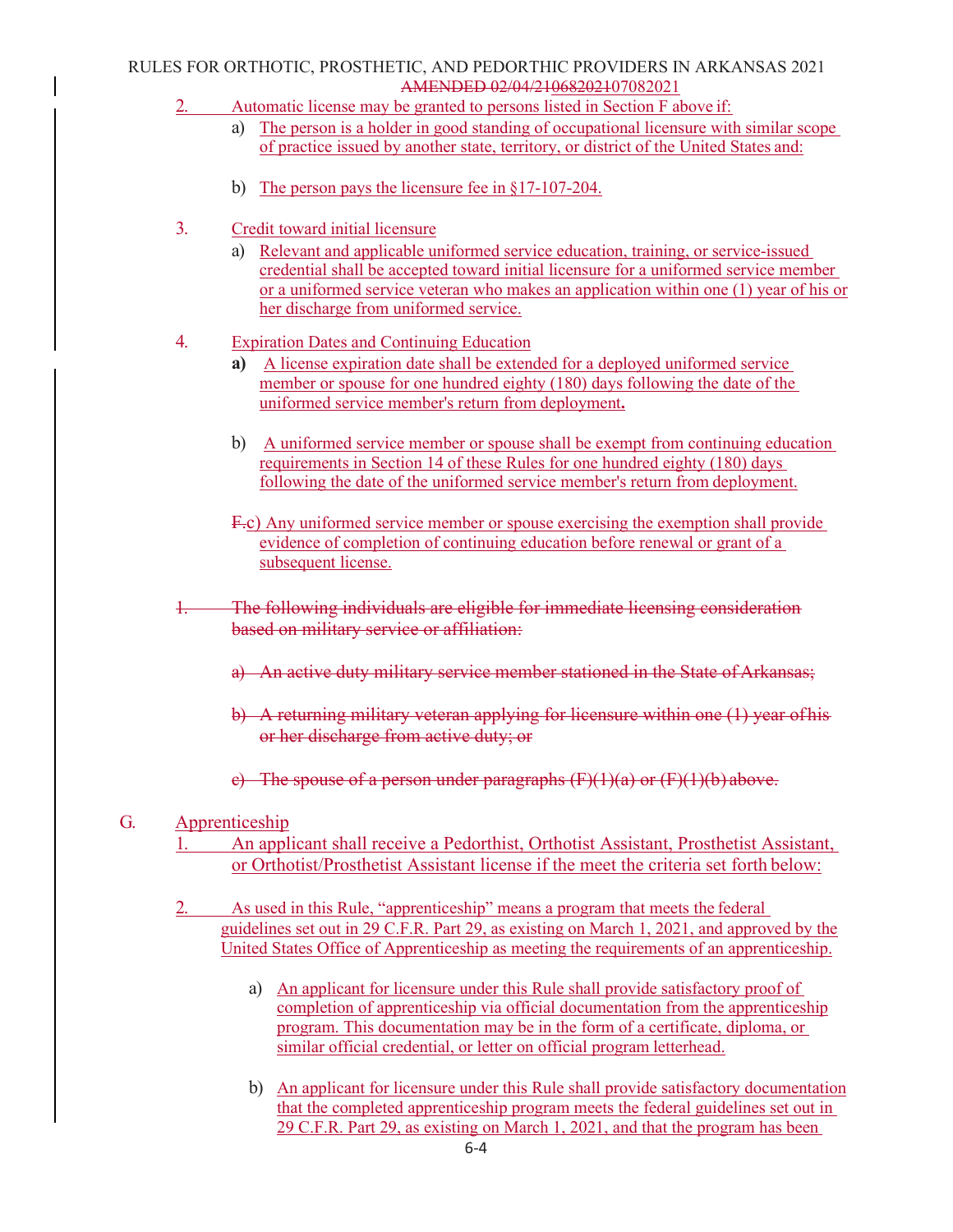#### RULES FOR ORTHOTIC, PROSTHETIC, AND PEDORTHIC PROVIDERS IN ARKANSAS 2021 AMENDED 02/04/21068202107082021 approved by the United States Office of Apprenticeship or the Arkansas Department of Workforce Services .

- c) An applicant for licensure under this Rule shall meet all the other non-educational requirements for licensure under these Rules, including section 6.
- d) If an applicant is denied a license for failing to meet the criteria in (a)-(c), the applicant shall be provided the reason for denial in writing
- 2. Such applicant shall submit:
	- a) Payment of the initial licensure fee;
	- b) Evidence that the individual holds a substantially equivalent license in another state; and
	- c) Evidence that the applicant:

1) is qualified military under paragraph  $(F)(1)(a)$ ,  $(F)(1)(b)$ 

 $2)$  or  $(F)(1)$  (c) above; and

meets qualifications under paragraph (E).

3)

- G.H. Pre-Licensure Criminal Background Check
	- 1. Pursuant to Act 990 of 2019, an individual may petition for a pre-licensure determination of whether the individual's criminal record will disqualify the individual from licensure and whether a waiver may be obtained.
	- 2. The individual must obtain the pre-licensure criminal background check petition form from the Board.
	- 3. The Board will respond with a decision in writing to a completed petition within a reasonable time.
	- 4. The Board's response will state the reasons for the decision.
	- 5. All decisions of the Board in response to the petition will be determined by the information provided by the individual.
	- 6. Any and all decisions made by the Board in response to a pre-licensure criminal background check petition are not subject to appeal.
	- 7. The Board will keep and maintain a copy of the petition and response, which will be reviewed during the formal application process.
	- 8. Waiver Request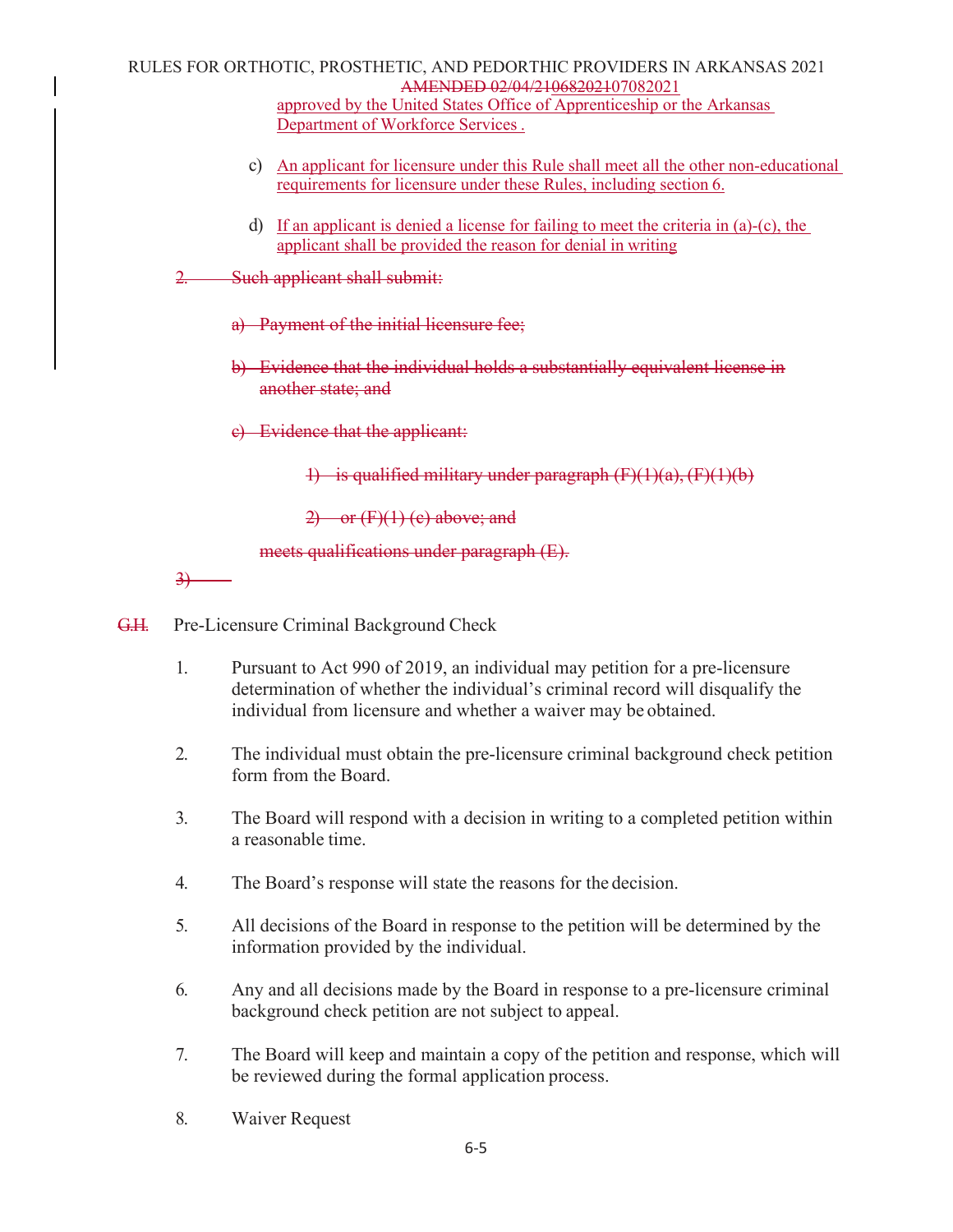#### RULES FOR ORTHOTIC, PROSTHETIC, AND PEDORTHIC PROVIDERS IN ARKANSAS 2021 AMENDED 02/04/21068202107082021

- a) If an individual has been convicted of a crime listed in A.C.A. § 17-3-102(a), the Board may waive disqualification of a potential applicant or revocation of a license based on the conviction if a request for a waiver is madeby:
	- 1) An affected applicant for a license; or
	- 2) An individual holding a license subject to revocation.
- b) The Board may grant a waiver upon consideration of the following, without limitation:
	- 1) The age at which the offense was committed;
	- 2) The circumstances surrounding the offense;
	- 3) The length of time since the offense was committed;
	- 4) Subsequent work history since the offense was committed;
	- 5) Employment references since the offense was committed;
	- 6) Character references since the offense was committed;
	- 7) Relevance of the offense to the occupational license; and
	- 8) Other evidence demonstrating that licensure of the applicant does not pose a threat to the health or safety of the public.
- c) A request for a waiver, if made by an applicant, must be in writing and accompany the completed application and fees. A request for waiver, if made by a licensee, must be in writing.
- d) The Board will respond with a decision in writing and will state the reasons for the decision.
- e) Appeals under this section will be subject to the Administrative Procedures Act §25-15-201 et seq.
- I. Initial Licensure Fee Waiver
	- 1. Pursuant to Act 725 of 2021, an applicant may receive a waiver of the initial licensure fee, if eligible. Eligible applicants are applicants who:
		- a) Are receiving assistance through the Arkansas, or current state of residence equivalent, Medicaid Program, the Supplemental Nutrition Assistance Program (SNAP), the Special Supplemental Nutrition Program for Women, Infants, and Children (SSNP), the Temporary Assistance for Needy Families Program (TEA), or the Lifeline Assistance Program (LAP);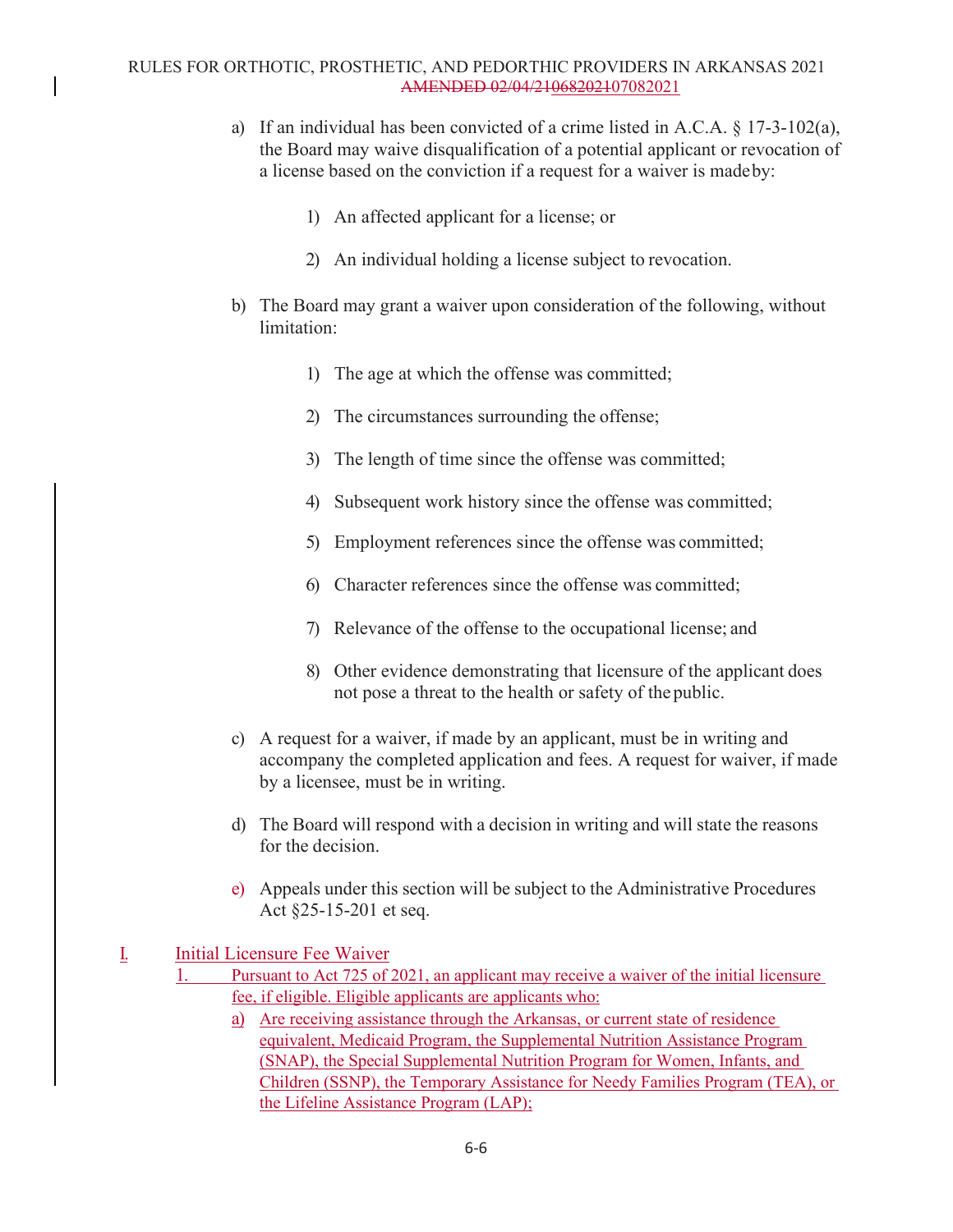### RULES FOR ORTHOTIC, PROSTHETIC, AND PEDORTHIC PROVIDERS IN ARKANSAS 2021 AMENDED 02/04/21068202107082021

- b) Were approved for unemployment within the last twelve (12) months; or
	- c) Have an income that does not exceed two hundred percent (200%) of the federal poverty income guidelines.
	- 2. Applicants shall provide documentation showing their receipt of benefits from the appropriate State Agency.
		- a) For Medicaid, SNAP, SSNP, TEA, or LAP, documentation from the Arkansas Department of Human Services (DHS), or current state of residence equivalent agency;
		- b) For unemployment benefits approval in the last twelve (12) months, the Arkansas Department of Workforce Services, or current state of residence equivalent agency; or
		- c) For proof of income, copies of all United States Internal Revenue Service Forms indicating applicant's total personal income for the most recent tax year e.g., "W2," "1099," etc.
	- 3. Applicants shall attest that the documentation provided under (b) is a true and correct copy and fraudulent or fraudulently obtained documentation shall be grounds for denial or revocation of license.

 $e)4.$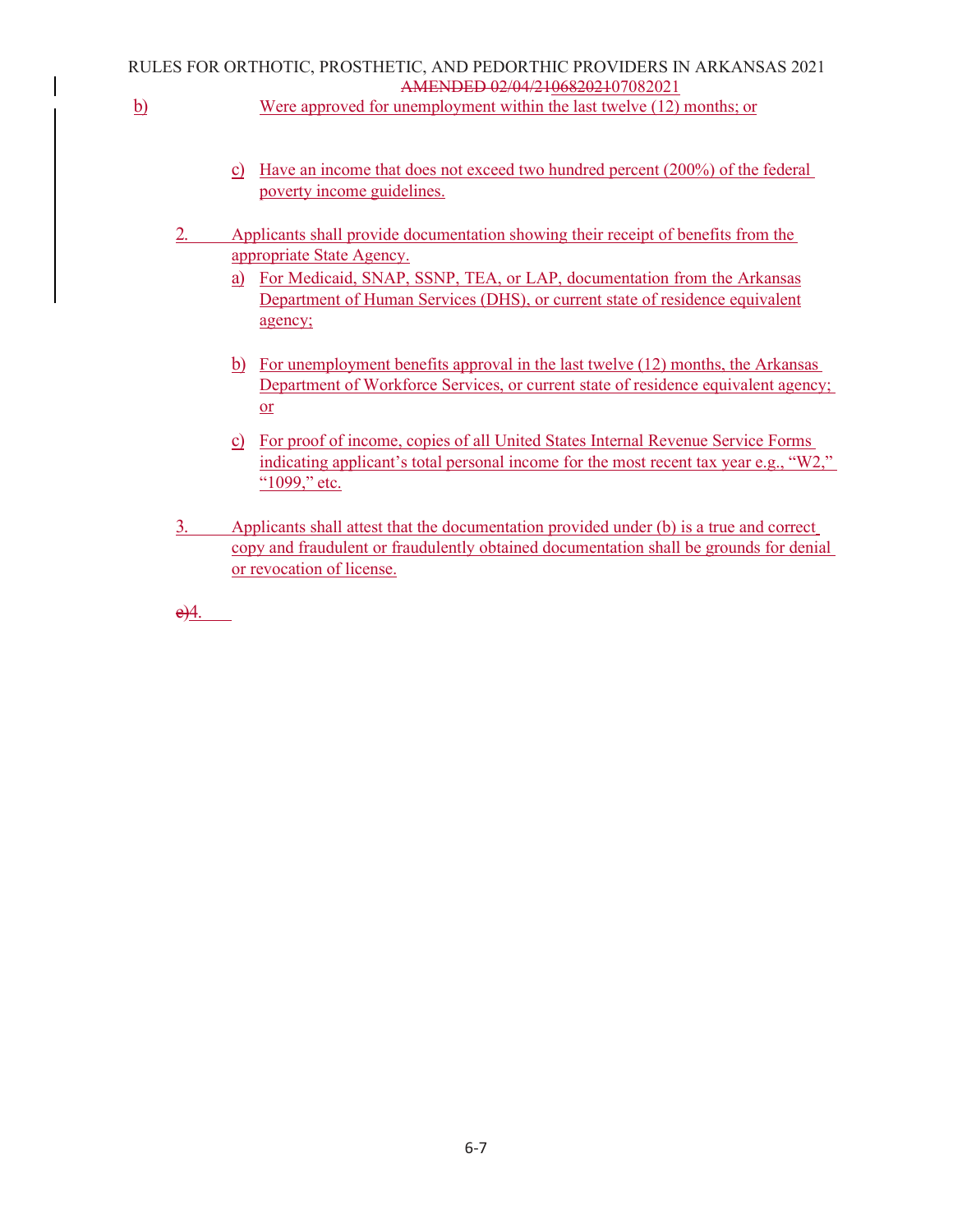## <span id="page-18-0"></span>**SECTION 7: PROCEDURES FOR LICENSURE**

- A. An applicant shall obtain a current application packet from the Advisory Board, respond truthfully and completely to every question or request for information contained in the application form, and submit it, along with all documents andfees required, to the Department. It is the intent of this Rule that all steps necessary to accomplish the filingof the required documentation be completed prior to filing an application and that all materials be filed simultaneously.
- B. An applicant shall complete the application with the supporting documentation proscribed to the Arkansas Department of Health.
- C. An applicant shall disclose the fact of and the circumstances surrounding any of the following:
	- 1. Conviction of a crime; or plea of guilty, nolo contendere, or a finding of guilt of a felony listed under § 17-3-102 in any country, state, or municipality, except minortraffic violations;
	- 2. The denial of certification or licensure application by anyother state or country, or the discipline of the certificate holder or licensee in any stateor country;
	- 3. Loss, restriction, or voluntary surrender of certification or licensure privileges; and
	- 4. Any judgment or settlement in a civil suit in which the applicant was a party defendant, including malpractice, unethical conduct, breach of contract, or any other civil action remedy recognized by the country's or state's statutory, common law, or case law.
- D. When necessary, all required documents shall be translated into English and such translation, together with the original document, shall be certified as to authenticity by the issuing source. Both versions must be submittedsimultaneously.
- E. Application review, approval, denial, and interview decisions shall be made by the Advisory Board.
- F. The requirement for licensure under these Rules shall not applyto: A person who is an employee of any bureau, division, or agency of the federal government while in the discharge of the employee's official duties;
	- 1. A student enrolled in an educational program at a college or university which will enable that student to obtain a license to practice orthotics, prosthetics, or pedorthics upon graduation from the program;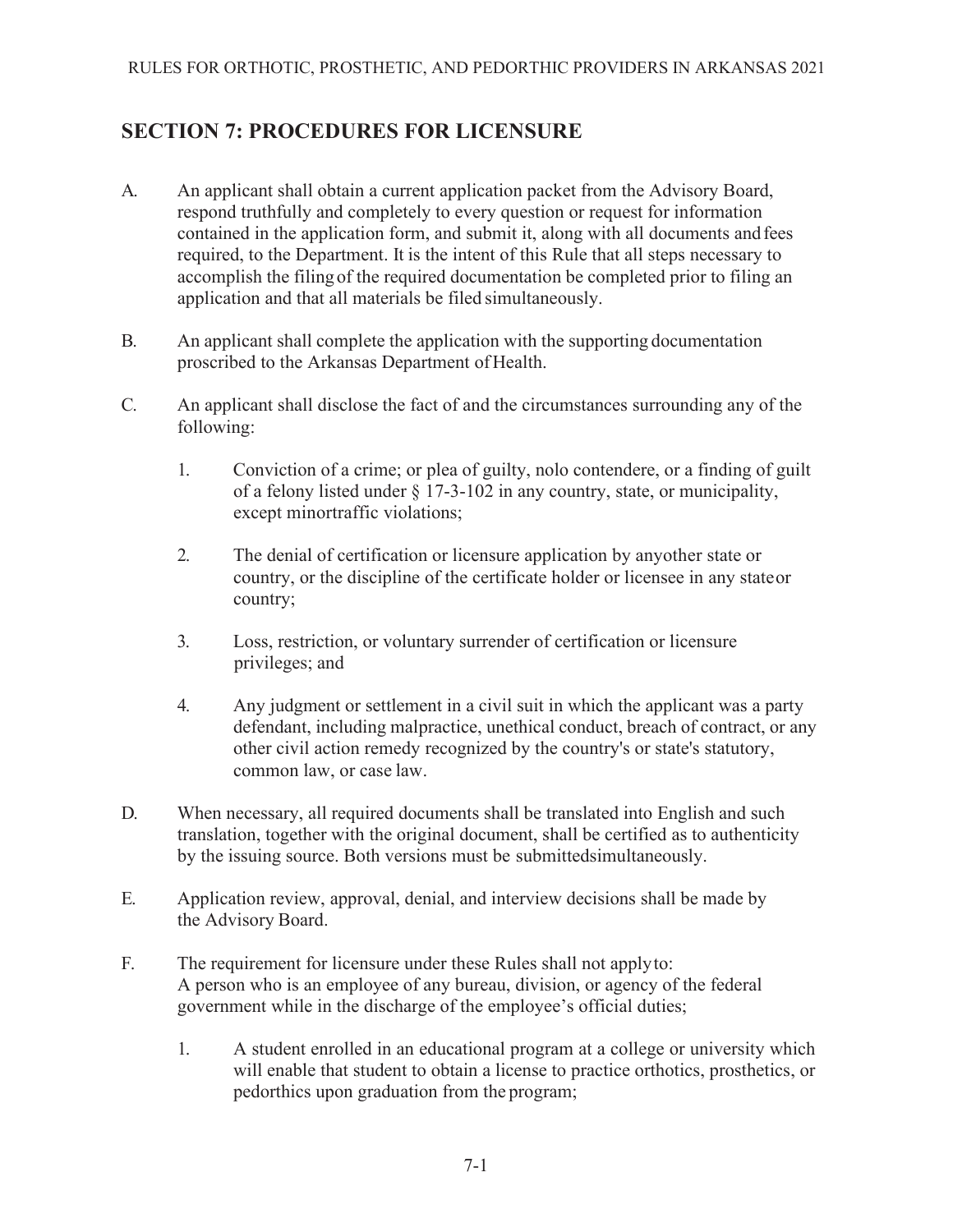- 2. A resident continuing such resident's clinical education in a residency accredited by the National Commission on Orthotic and Prosthetic Education; and
- 3. A student in a qualified work experience program or internship inpedorthics.
- G. Licensee shall notify the Advisory Board within thirty (30) days ofany:
	- 1. Extension of the discipline of practice,
	- 2. Name and address changes.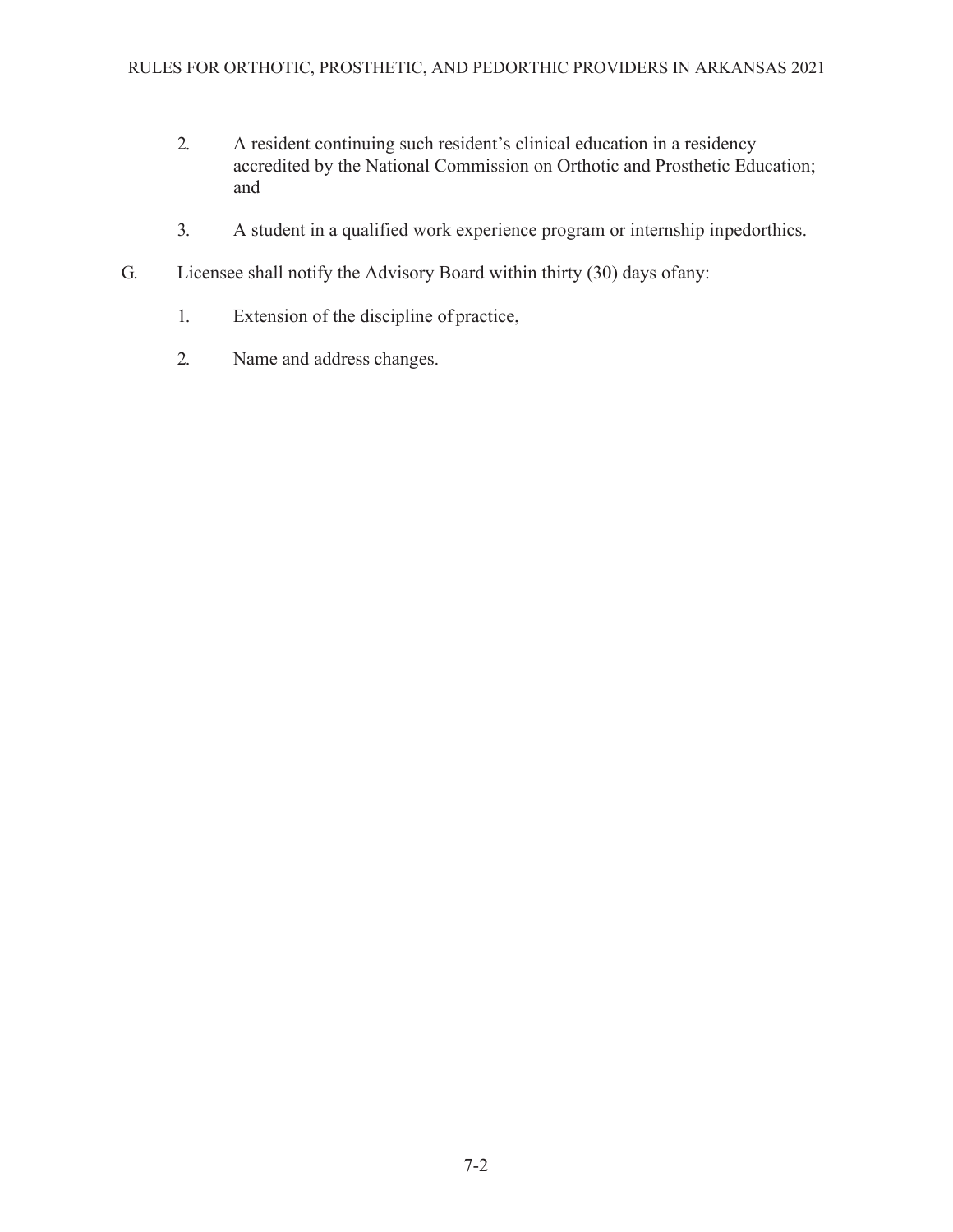## <span id="page-20-0"></span>**SECTION 8: FEES**

- A. License fee for initial licensure and renewal of licensure for the practice oforthotics, prosthetics, or pedorthics, shall be three hundred dollars (\$300) every two (2)years.
- B. License fee for initial licensure and renewal of licensure as an orthotic assistant,an orthotic/prosthetic assistant or a prosthetic assistant shall be one hundred dollars (\$100.00) every two (2) years.
- C. Late Renewal \$100.00.
- D. Reinstatement \$300.00.
- E. Reinstatement for Assistant \$100.00.
- F. All fees are non-refundable.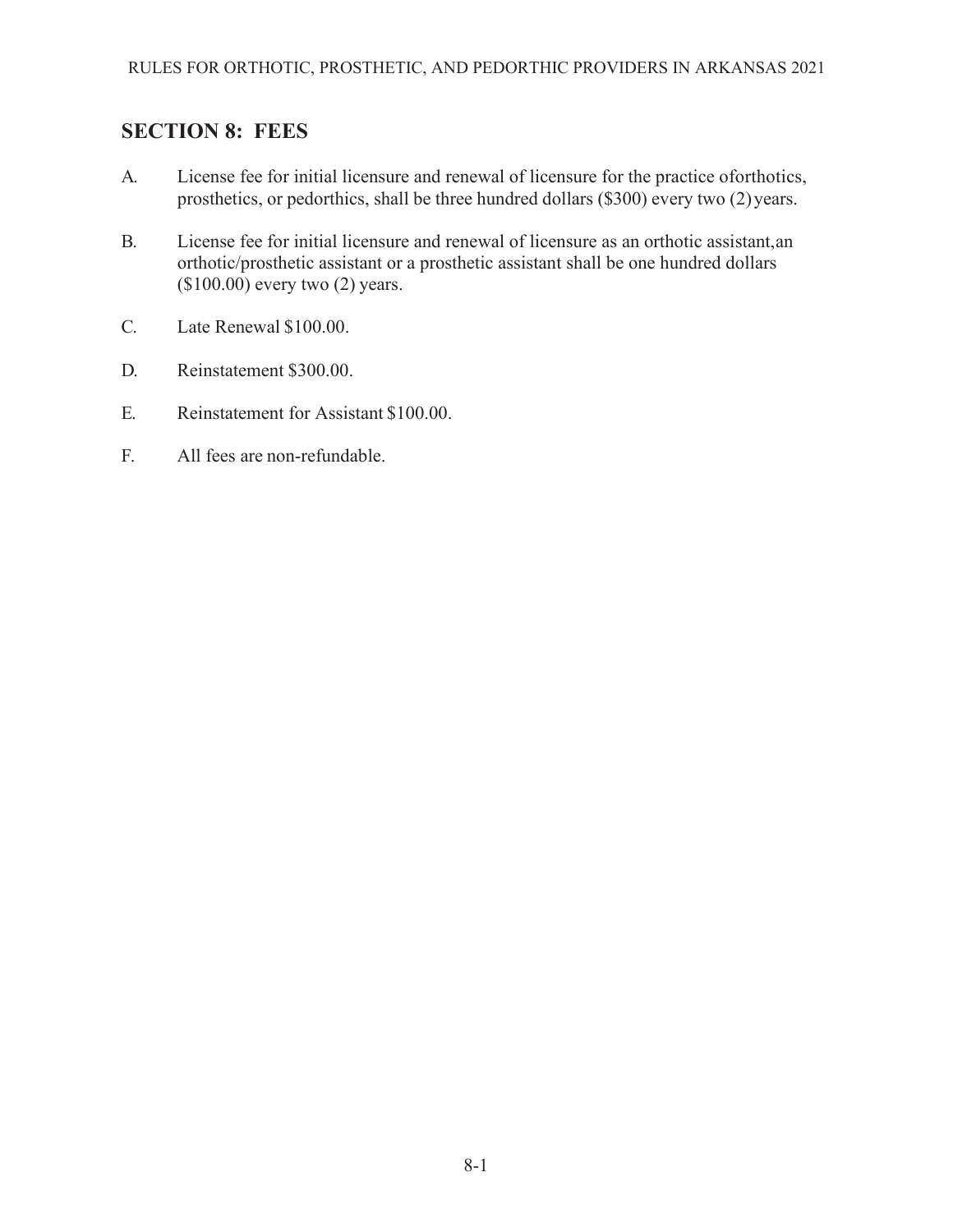#### RULES FOR ORTHOTIC, PROSTHETIC, AND PEDORTHIC PROVIDERS IN ARKANSAS 2021 08032021

### **SECTION 9: RENEWAL OF LICENSURE**

- A. Licenses are valid through December 31st of the expirationyear.
- B. Renewal notifications will be sent by the Department Health Facility Services Section of the Arkansas Department of Health, to the last address on file with the Advisory Board. Failure to receive such notification does not relieve the licensee from the responsibility of meeting all requirements forrenewal.
- C. A license issued pursuant to these rules is renewable by the expiration date. To be eligible for renewal an individual must submit an application on or before the expiration date the following:
	- 1. A completed renewal application form; and
	- 2. The renewal fee as required.
- D. To be eligible for renewal an individual must have completed the continuing education requirements and must attest to such completion on the renewal application. An individual who fails to obtain continuing education hours will be ineligible for renewal. A Uniformed Service Member may be granted additional time to complete. See Section 6.F.4.
- E. Any licensee who fails to renew his or her license as provided in this section may be reinstated by the board on payment of the renewal fee plus a late fee unless waived by the Board.
- F. Reinstatement of a license that has expired as a result of failure to timely renew may be accomplished upon meeting the following conditions:
	- 1. Payment of all past due renewal fees;
	- 2. Payment of the late renewal fee; and
	- 3. Compliance with continuing education requirements.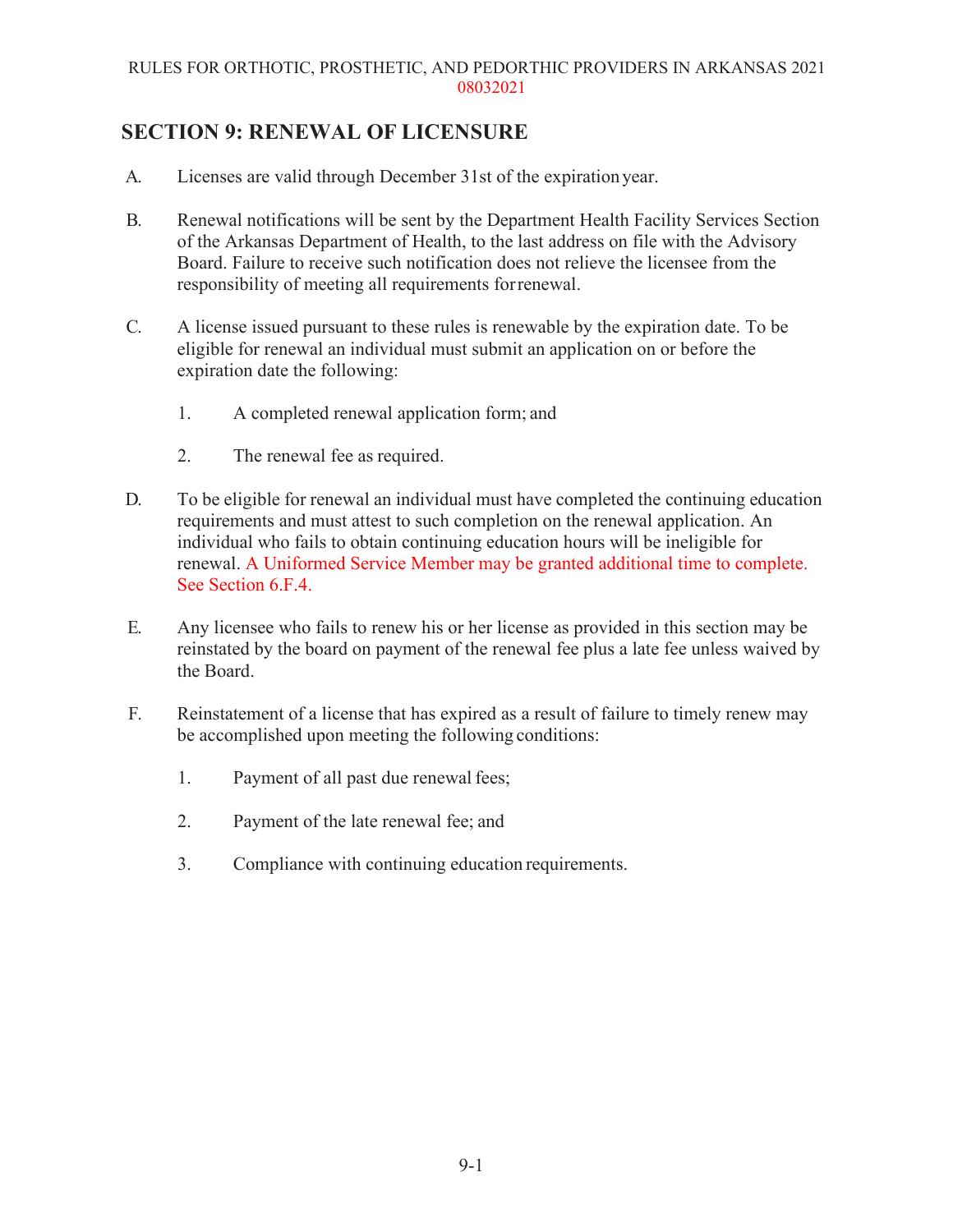### **SECTION 10: INACTIVATION & REACTIVATION**

- A. Inactive status:
	- 1. An individual licensed or certified under this chapter may place his or her license or certification on inactive status by notifying the Advisory Boardin writing.
	- 2. The holder of an inactive license or certification is excused from payment of renewal fees and shall not practice in his or her area of licensure or certification in this state.
- B. A person who holds an active license may apply for inactive status in the following manner:
	- 1. Obtain, complete, and submit to the Advisory Board an affidavit of retirement form; and
	- 2. Submit any supporting documentation which may be required to the Advisory Board's administrative office.
- C. A licensee whose certificate has been inactivated may re-enter active status by doing the following:
	- 1. Submit an application and pay the renewal fee; and
	- 2. Submit verification of successful completion of continuing education hours for the period of inactivity.
- D. Any person who engages in practice while his or her license or certification is inactive shall be considered to be practicing without a license, which shall be grounds for discipline under § 17- 107-310.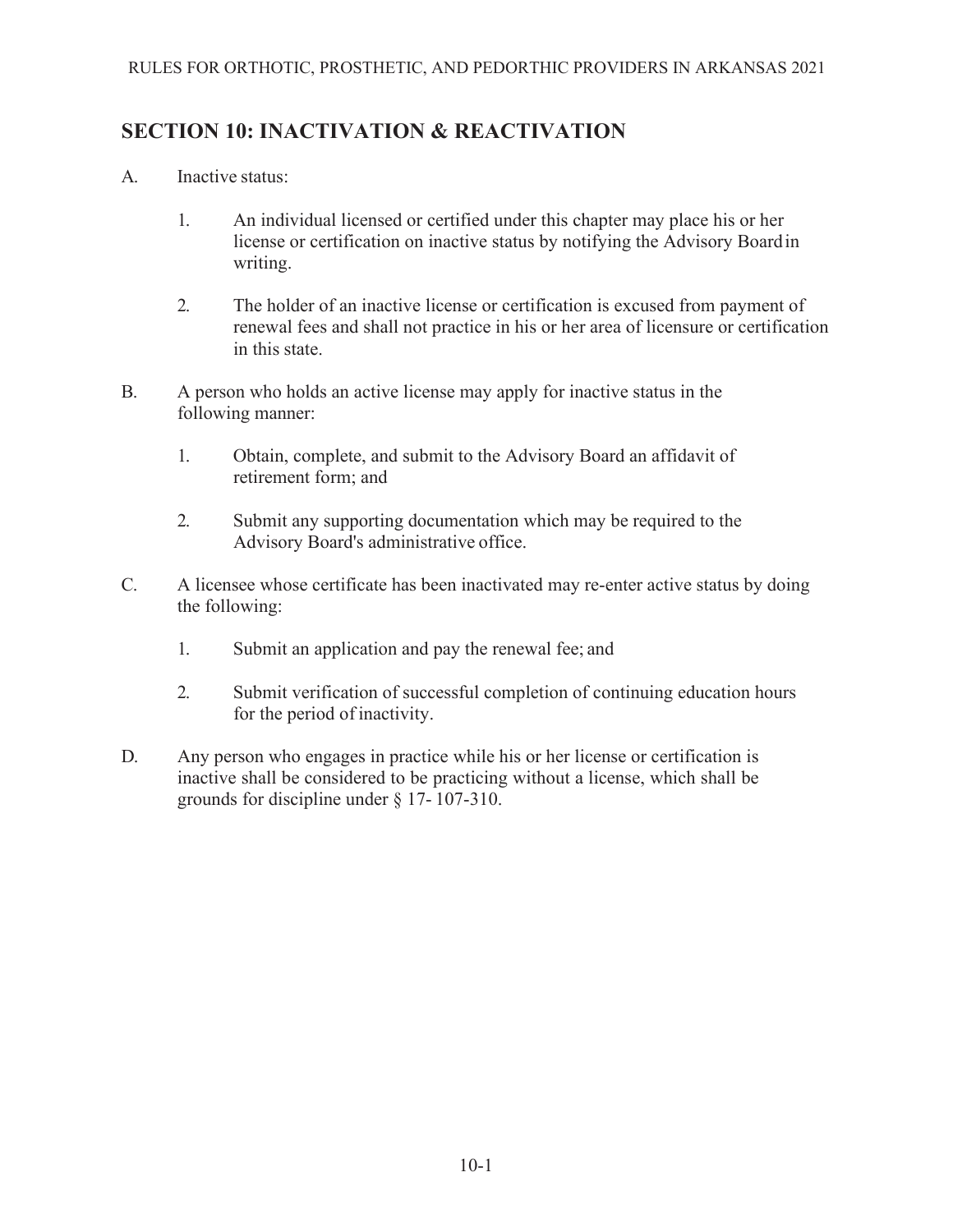## **SECTION 11: SUSPENSION AND REVOCATION AND DISCIPLINARY ACTION**

Licenses are subject to denial, suspension, restriction and revocation as provided by the Act. See Ark. Code Ann. § 17-107-310.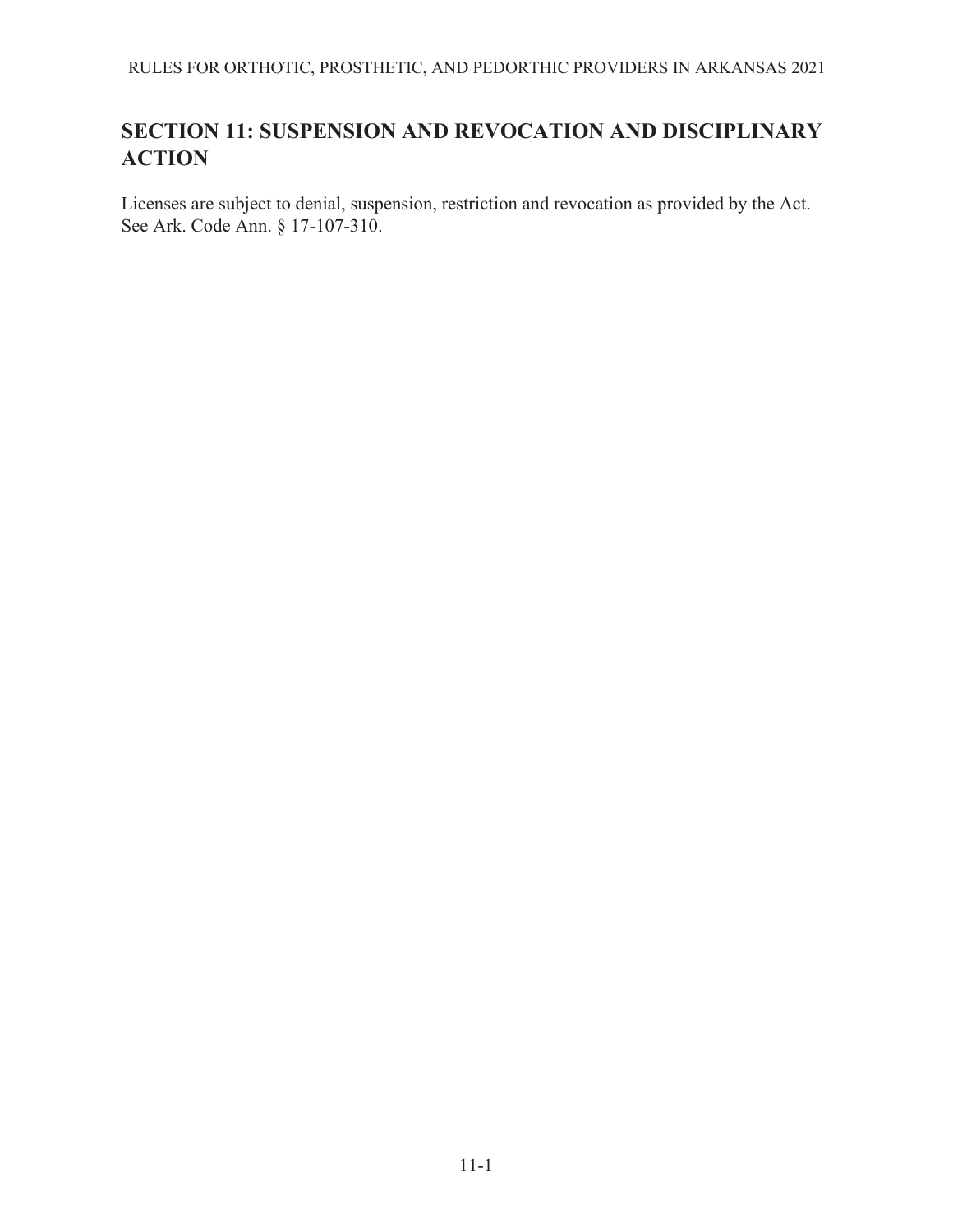## <span id="page-24-0"></span>**SECTION 12: HEARINGS**

Individuals may appeal a disciplinary action within ten (10) calendar days of notice of the action. A request for appeal shall be made in writing to the Advisory Board. Mail or deliver notice to: OPP Advisory Board 5800 West 10th Street Suite 400 72204. Hearings will be conducted according to the Arkansas Administrative Act, Ark. Code Ann § 25-15-201 et seq.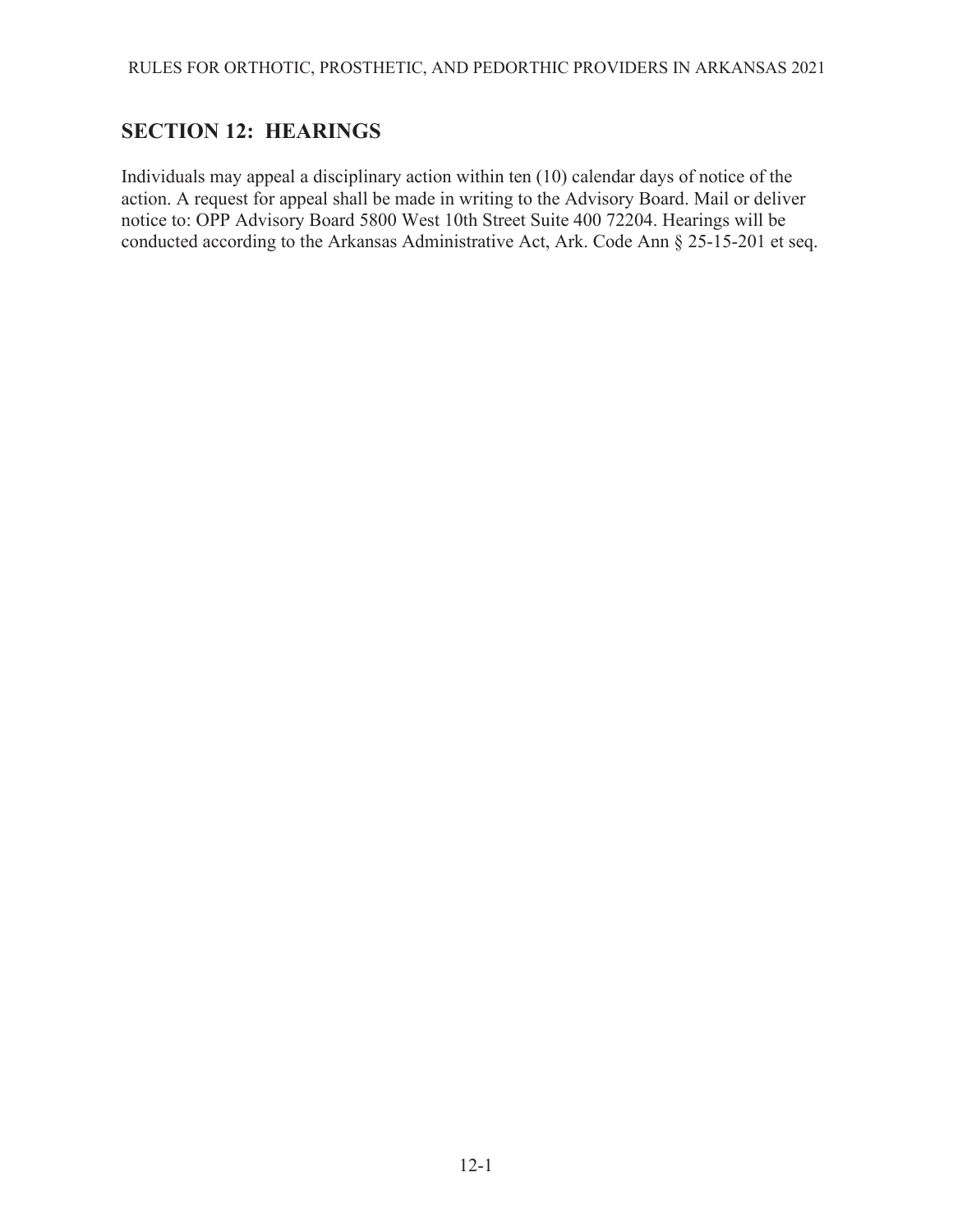## <span id="page-25-0"></span>**SECTION 13: ADVERTISING**

Advertising shall not be false, fraudulent, deceptive, or misleading.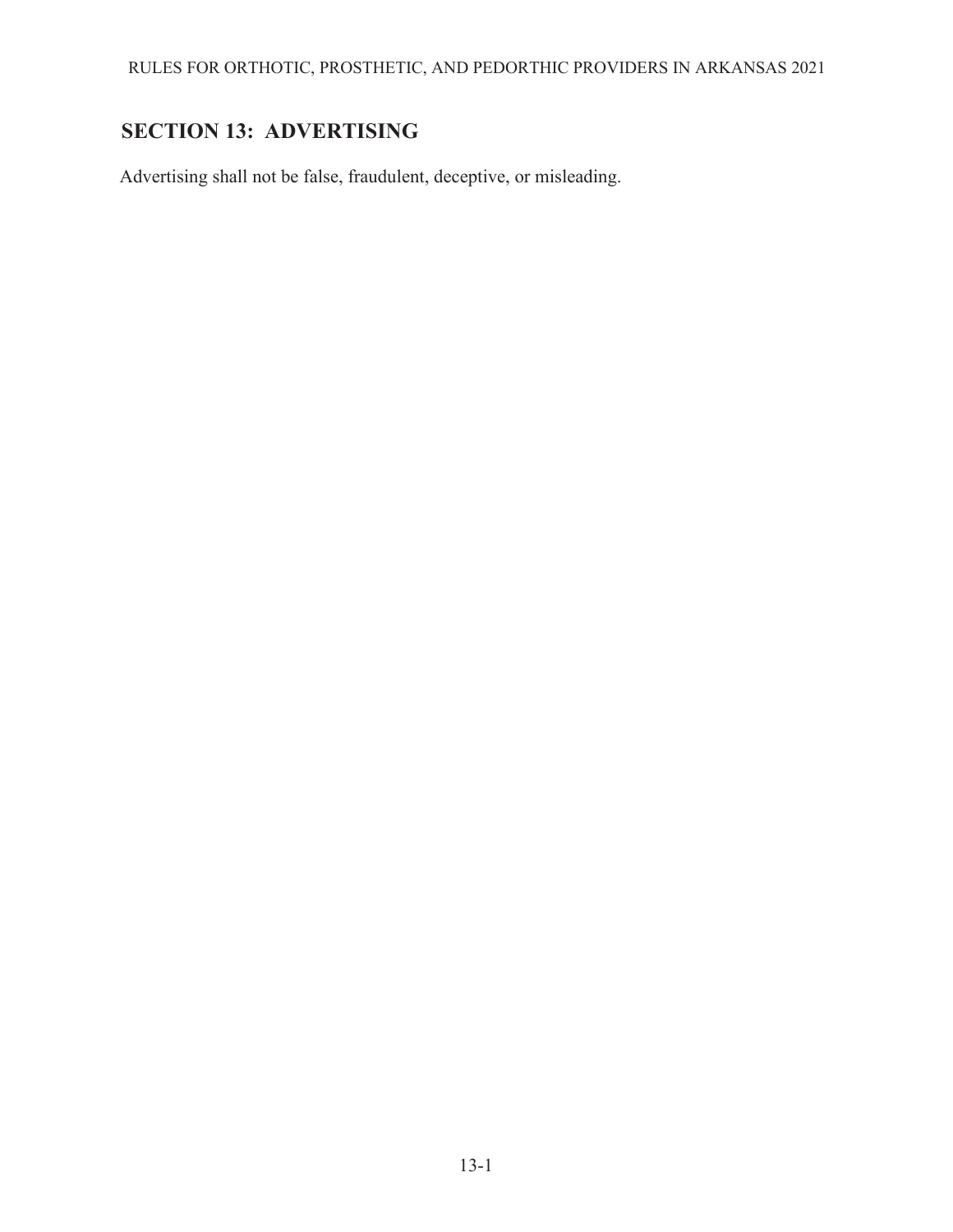#### RULES FOR ORTHOTIC, PROSTHETIC, AND PEDORTHIC PROVIDERS IN ARKANSAS 2021 08032021

### <span id="page-26-0"></span>**SECTION 14: CONTINUING EDUCATION**

A. Required hours:

1. Orthotists and prosthetists must biennially complete thirty (30) hours of continuing education in courses applicable to his/ her profession. A person who is licensed in more than one (1) profession under these rules shall biennially complete forty (40) hours of continuing education in courses applicable to the professions in which he/she is licensed.

2. Pedorthotists must complete 22 hours biennially.

3. Assistants must complete 15 hours if employed in one discipline or 20 hours if employed in both, biennially.

4. At least six (6) hours of the continuing education each year shall be offered to licensees from providers in the state of Arkansas.

B. Acceptable continuing education shall consist of courses provided, approved, or sponsored by:

1. The American Board for Certification in Orthotics, Prosthetics and Pedorthics, Inc.;

- 2. The Board for Orthotist/Prosthetist Certification;
- 3. The Pedorthic Footwear Association;

4. Any other entity whose education programs have been approved by the Advisory Board.

- C. Each licensee must maintain proof of attendance and completion of all continuing education requirements. This documentation must be retained for a period of four (4) years from the end of the calendar year in which the continuing education was required. This documentation must be produced for inspection and verification, if requested in writing by the Advisory Board during its verification process.
- D. Each licensee must, within thirty (30) days of a request from the Advisory Board, provide evidence of continuing education activities. Certificates verifying the individual's attendance or documents from course providers are such evidence.
- E. Violations: Any person who falsely attests to attendance and completion of the required hours of continuing education may be subject to disciplinary action.
- F. Continuing Education completion timeframe may be extended for a Uniformed Service Member. (See Section 6.F.4.)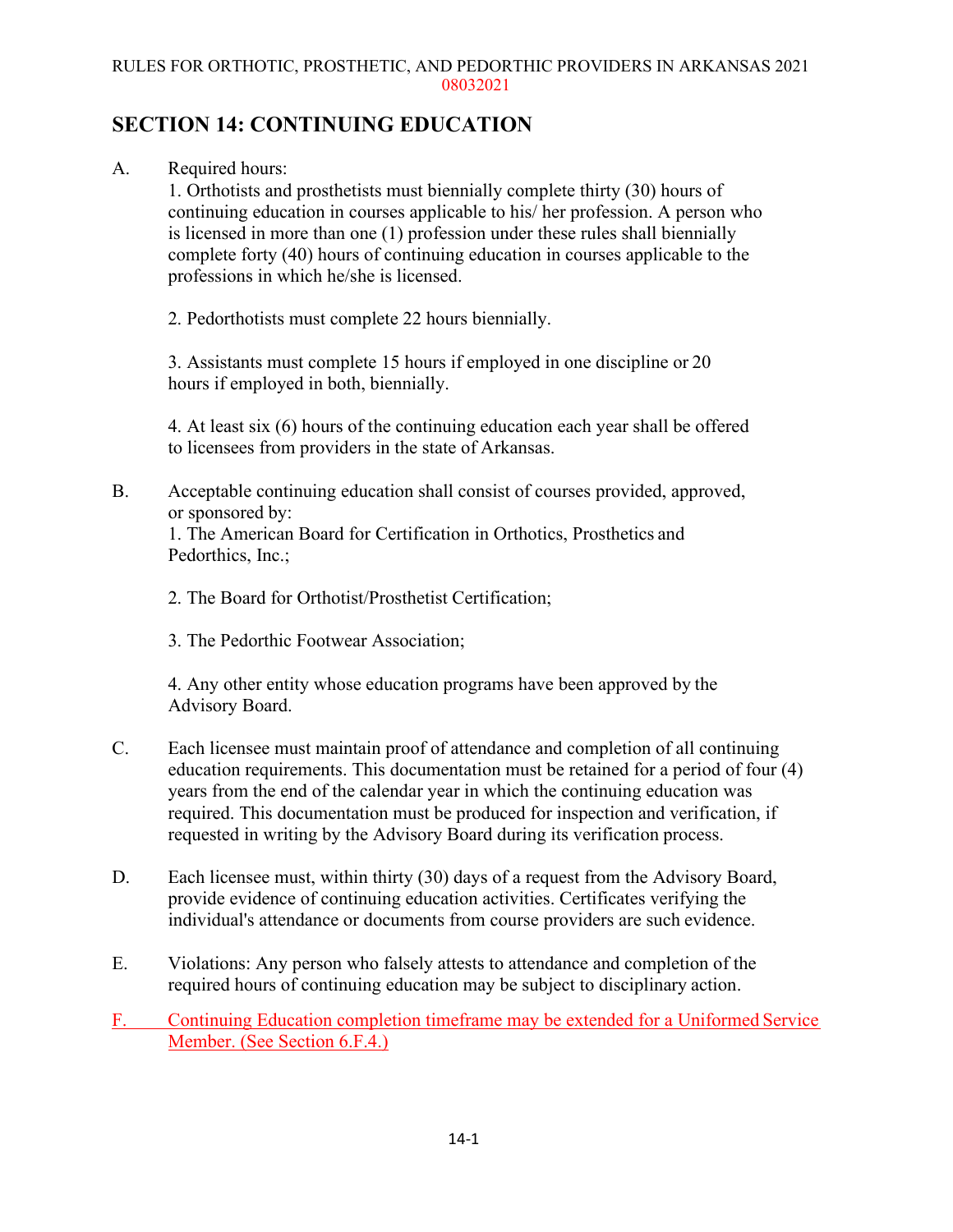## <span id="page-27-0"></span>**SECTION 15: SEVERABILITY**

If any provision of these Rules or the application thereof to any person or circumstances is held invalid, such invalidity shall not affect other provisions or applications of these Rules which can give effect without the invalid provisions or applications and to this end the provision hereto are declared severable.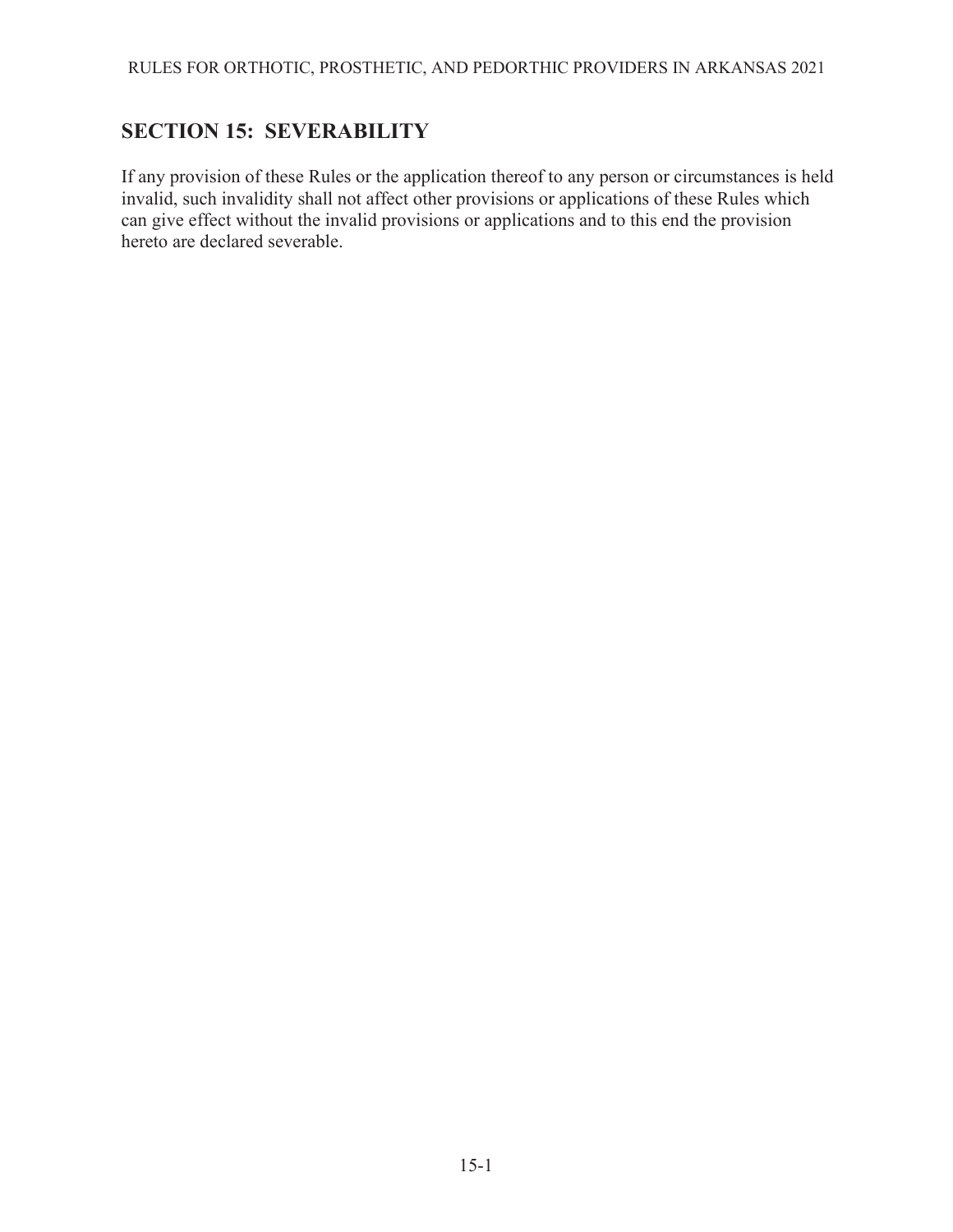### **Addendum A: Code of Ethics**

1) PREAMBLE. The purpose of a code of ethics is to acknowledge a professions acceptance of the responsibility and trust conferred upon it by society and to recognize the internal obligations inherent in that trust. The following paragraphs delineate the standards governing the conduct of Orthotic, Prosthetic and Pedorthic Providers in their professional interactions with patients, colleagues, other health professionals and the general public. Realizing that no code can encompass all ethical responsibilities of the Orthotic, Prosthetic and Pedorthic Providers, this enumeration of obligations in the code of ethics is not comprehensive and does not constitute a denial of the existence of other obligations, equally imperative, and not specifically mentioned herein. This code of ethics shall be binding on all Orthotic, Prosthetic and Pedorthic Providers in Arkansas.

### a. CANON 1

Orthotic, Prosthetic and Pedorthic Providers must uphold the dignity and honor of the profession, accept its disciplines and expose without hesitation illegal, unethical and incompetent conduct.

#### INTERPRETIVE STATEMENTS

Orthotic, Prosthetic and Pedorthic Providers are part of a collaborative effort to deliver proper health care to the patient under the Orthotic, Prosthetic and Pedorthic Provider's care.

The Orthotic, Prosthetic and Pedorthic Provider has a personal, as well as a professional, obligation to protect and safeguard the patients from illegal and/or unethical actions or the incompetence of any person.

The Orthotic, Prosthetic and Pedorthic Provider must maintain personal integrity and establish the appropriate means to fully protect his freedom of conscience for the delivery of services to the patient.

The Orthotic, Prosthetic and Pedorthic Provider who demonstrates incompetence or illegal conduct as it pertains to the Code of Ethics shall be exposed to the proper authorities.

b. CANON 2

Orthotic, Prosthetic and Pedorthic Providers shall respect the patient's rights and dignity and shall uphold the doctrine of confidentiality regarding privileged patient information.

#### INTERPRETIVE STATEMENTS

Information about the patient's clinical situation will be kept confidential, unless otherwise required by law, in order to protect the welfare of an individual or community.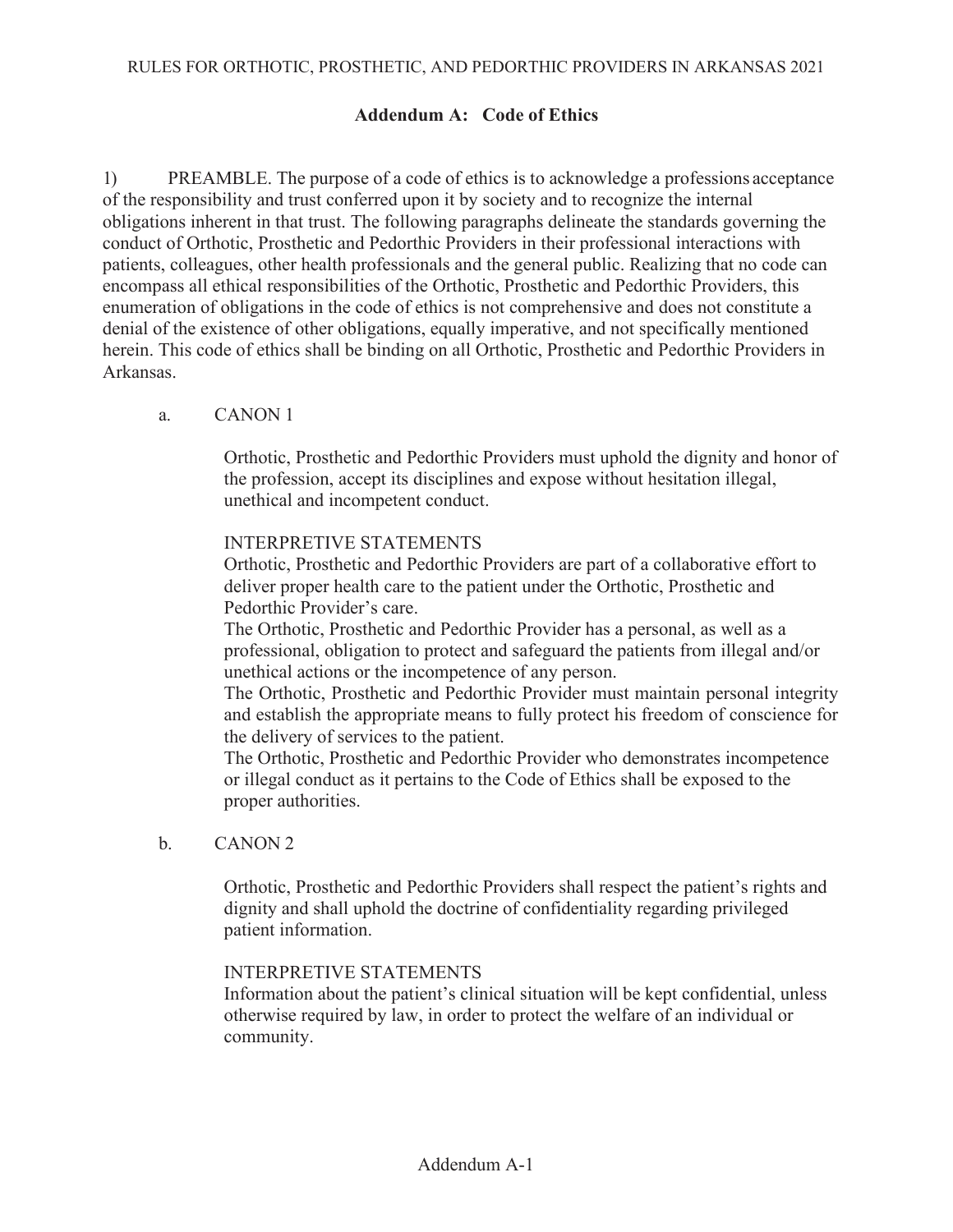Written guidelines or protocols of an institution or department may be instrumental in deciding the manner in which confidential information is handled for release.

c. CANON 3

Orthotic, Prosthetic and Pedorthic Providers shall provide only those services for which they are qualified. Orthotic, Prosthetic and Pedorthic Providers shall not misrepresent in any manner, either directly or indirectly, their skills, training, professional credentials, identity or services.

### INTERPRETIVE STATEMENTS

Orthotic, Prosthetic and Pedorthic Providers will accept responsibility for the exercise of sound judgment in the delivery of services to the patient and shall be accountable for the quality of the service provided.

Orthotic, Prosthetic and Pedorthic Providers will provide accurate information about the profession, and services they provide, as well as the Orthotic, Prosthetic and Pedorthic Provider's own qualifications.

Orthotic, Prosthetic and Pedorthic Providers shall not engage in practices beyond their competence or training.

Orthotic, Prosthetic and Pedorthic Providers shall not delegate to a less qualified person any activity, which requires the unique skill, knowledge and judgment of a formally educated Orthotic, Prosthetic and Pedorthic Provider. Services rendered by supportive personnel will be under the supervision of a formally educated Orthotic, Prosthetic and Pedorthic Provider.

d. CANON 4

Orthotic, Prosthetic and Pedorthic Providers shall strive to improve their medical knowledge and skills on a continuing basis.

### INTERPRETIVE STATEMENTS

Orthotic, Prosthetic and Pedorthic Providers shall support quality didactic and clinical education.

Professional conduct will be maintained toward Orthotic, Prosthetic and Pedorthic Providers peers, students, medical staff and patients.

Orthotic, Prosthetic and Pedorthic Providers shall participate in educational activities, either by individual study or through continuing education, which will enhance their basic knowledge in order to continue to provide quality health care to the patient.

e. CANON 5

Orthotic, Prosthetic and Pedorthic Providers shall maintain and promote high standards for their practice and include education, research and scientific presentations and/or publications.

f. CANON 6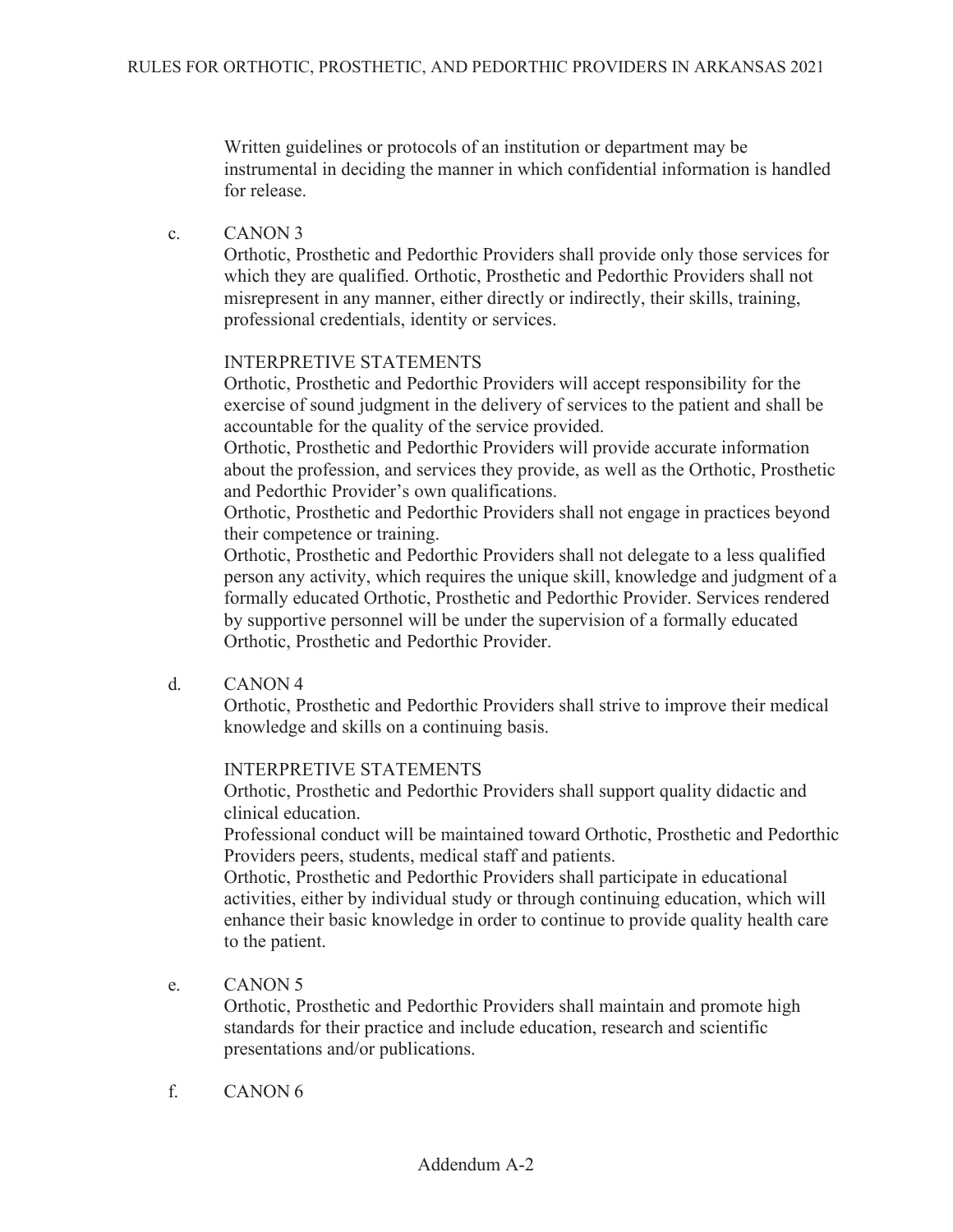An Orthotic, Prosthetic and Pedorthic Provider shall at all times hold the wellbeing of the patient to be paramount and shall not act in such a way as to bring the member's interests into conflict with the patient's interests. An Orthotic, Prosthetic and Pedorthic Provider shall deliver health care services without regard to race, color, creed, national origin, sex, age, religion, sexual preference or physical and/or mental condition.

### INTERPRETIVE STATEMENTS

Orthotic, Prosthetic and Pedorthic Provider's practice and adherence to ethical principles shall take preference over business practices. Orthotic, Prosthetic and Pedorthic Providers shall place service before material gain. Orthotic, Prosthetic and Pedorthic Providers shall fully disclose to clientele other business practices that may appear as conflict of interest to clientele and/or public. These may include but are not limited to:

- 1) Consultant for fee.
- 2) Clinical instructor (support staff forindustry).
- 3) Sales representative.
- 4) Technical advisor.
- 5) Lecture for fee.
- 6) Acceptance of fees, gratuities, funding fromindustry.
- 2) To this end, the State Board of Health holds that each Orthotic, Prosthetic and Pedorthic Provider has the following ethical and professional responsibilities:
	- a. The Orthotic, Prosthetic and Pedorthic Provider will always attempt to fairly evaluate all competing products and services, with the principal selection criteria being that of regard for patient safety andwell-being.
	- b. The Orthotic, Prosthetic and Pedorthic Provider shall always base any decision on product and service selection on clinical evaluations and documented clinical and scientific data.

In conclusion, it is the responsibility of the Orthotic, Prosthetic and Pedorthic Provider to make decisions regarding the selection of clinical products with the patient as the primary concern.